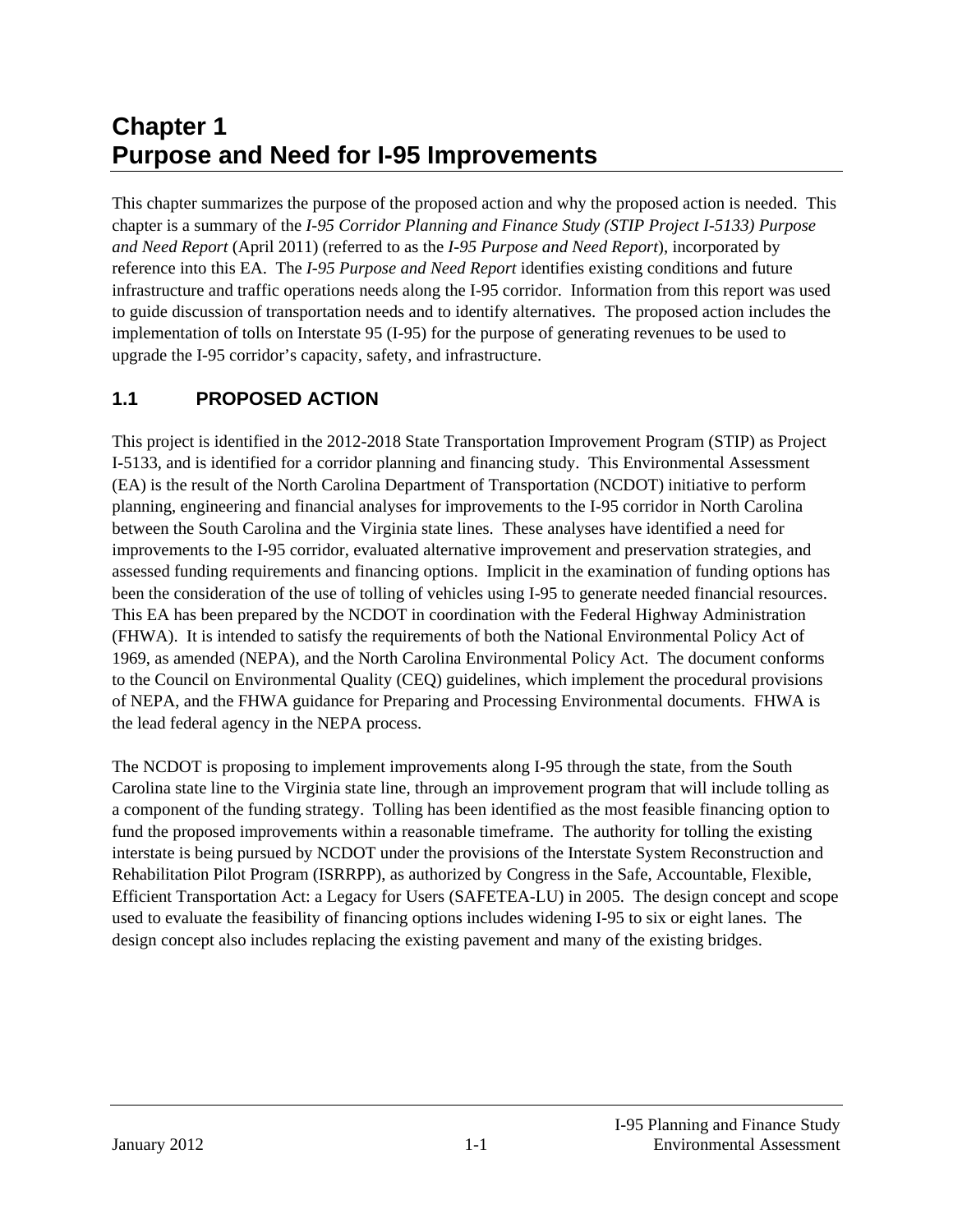# **1.2 EXISTING CONDITIONS**

# **1.2.1 The Role of I-95 in the Transportation Network**

I-95 is an important part of the local, regional, state, and national transportation system. I-95 traverses 182 miles through eight counties in North Carolina (Robeson, Cumberland, Harnett, Johnston, Wilson, Nash, Halifax, and Northampton) and, at the local level, functions as a major arterial that provides access to work and school, parks and other recreational facilities, shopping venues, medical facilities, and other destinations. Regionally, I-95 serves as an important route for commuters by connecting highways that carry traffic into the Raleigh-Durham and Fayetteville metropolitan areas.

I-95 serves as a transportation facility with statewide significance by connecting major roadways such as I-40, US 74, US 70, US 64, US 264, US 158, and US 301. Because of its statewide and regional importance, I-95 has been designated as a Strategic Highway Corridor (SHC) by NCDOT. The SHC initiative represents a timely effort to preserve and maximize the mobility and connectivity on a core set of highway corridors, while promoting environmental stewardship through maximizing the use of existing facilities to the extent possible, and fostering economic prosperity through the quick and efficient movement of people and goods. Additionally, it is a vital statewide corridor for hurricane evacuation. There are ten designated hurricane evacuation routes that intersect I-95 (North Carolina Hurricane Evacuation Routes, 2010). During periods of evacuation, I-95 must be able to accommodate traffic from the Outer Banks and southern beaches by serving as a conduit to distribute this traffic to other area roadways and points inland.

Nationally, I-95 is the East Coast's main north-south highway linking the nation's populous Northeast with the South Atlantic states and tourist centers of Florida. I-95 passes through the major East Coast metropolitan areas of Boston, New York, Philadelphia, Baltimore, Washington DC, Richmond, Jacksonville, and Miami. It is a nationally-significant corridor for freight trucks which currently account for approximately 23 percent of the daily traffic on I-95 in North Carolina (*Study Area Needs Assessment,*  September 2010). Additionally, the I-95 corridor is designated as part of the National Highway Systems (NHS) Strategic Highway Network (STRAHNET). STRAHNET sets to establish a system of public highways providing access, continuity, and emergency transportation of personnel and equipment in times of peace and war. The I-95 corridor links Fort Bragg, located just off the corridor in the Fayetteville area, and the many other military facilities located along the nation's east coast.

### **1.2.2 Roadway Geometric Deficiencies**

Since construction of I-95 began in the 1950s, American Association of State Highway and Transportation Officials (AASHTO) interstate roadway design standards have changed. The existing geometric conditions of I-95 throughout North Carolina were evaluated in terms of horizontal and vertical alignments, horizontal clearances, stopping and decision sight distances, exit and entrance ramp designs, and interchange spacing, in order to determine whether or not they meet current design standards. Certain portions of I-95, as shown in **Figure 1-1**, do not meet the current requirements.

Horizontal and Vertical Alignments: The existing horizontal alignment throughout the I-95 corridor is adequate for a 70+ mile per hour (mph) design speed, with no curves that would require speed reductions.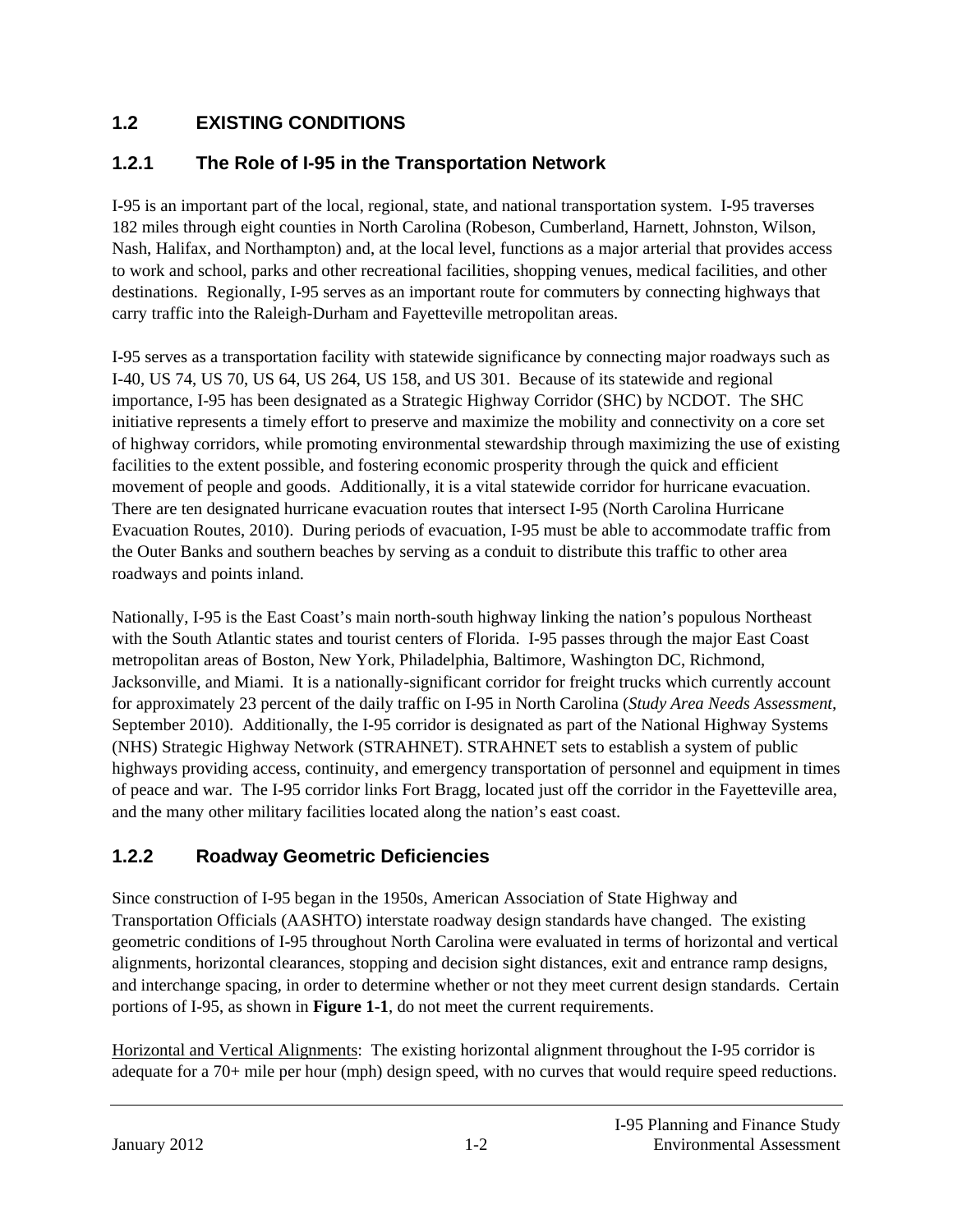The vertical alignment is adequate for a 70+ mph design speed, with the exception of two locations where the grade exceeds three percent. These locations are in Johnston County near mile marker 97 on I-95 at SR 1927 (E. Anderson Street), and near mile marker 107 on I-95 at the US 301 interchange.

Horizontal Clearances: The horizontal clearance meets current standards for the majority of the I-95 corridor, with 30 feet or more of clearance between the edge of the travel lanes and roadside hazards. However, there are two locations where there are less than 24 feet clear of roadside hazards. One is at the US 301/SR 1003 (Chicken Road) interchange in Robeson County near mile marker 10 where there is an unprotected sign along the northbound lane, and the other is at the NC 4 interchange in Nash County near mile marker 145. In this location, there are breakaway light poles in both directions.

Sight Distances: The stopping sight distance is adequate for a design speed of 70+ mph for most of the I-95 corridor. However, there are three locations where the design speed is reduced to 65 – 70 mph to accommodate a shorter stopping sight distance due to vertical curves (i.e., hills). The three locations are between NC 72 (Caton Road) and SR 1536 (W. Carthage Road) in Robeson County near mile marker 17, the SR 1927 (E. Anderson Street) interchange in Johnston County near mile marker 98, and north of the US 301 interchange in Johnston County near mile marker 107.

There are 35 locations on the I-95 corridor where a motorist has less than the optimal 2,000 feet for decision sight distance, defined as the distance that a motorist needs to visually identify an exit and then make a decision about whether or not to get off the interstate. Of these 35 locations, six have less than 1,000 feet of decision sight distance and 29 have between 1,000 and 2,000 feet. The six locations with less than 1,000 feet of decision sight distance are listed below:

- Northbound I-95 south of the US 301 (N.  $5<sup>th</sup>$  Street) interchange at mile marker 33 in Robeson County
- Northbound I-95 south of the NC 87 interchange at mile marker 46 in Cumberland County
- Northbound I-95 at the SR 1927 (E. Anderson Street) interchange at mile marker 98 in Johnston County
- Northbound I-95 south of the US 301 (S. Church Street) interchange at mile marker 107 in Johnston County
- Southbound I-95 north of the I-795/US 264 interchange at mile marker 119 in Wilson County
- Southbound I-95 north of the US 158 interchange at mile marker 173 in Halifax County

Interchange Ramp Designs: There are 45 ramps on the 56 interchanges on the corridor (approximately 20 percent of ramps) where a motorist has less than the optimal distance for accelerating onto or decelerating off of I-95. Six of these have been rated as Poor and the other 39 as Fair. The six locations rated as Poor are listed below:

- NC 211 (N. Roberts Avenue) northbound loop-on ramp at mile marker 20 in Robeson County
- SR 1811 (Bud Hawkins Road) southbound loop off-ramp at mile marker 70 in Harnett County
- NC 210 northbound loop on-ramp at mile marker 95 in Johnston County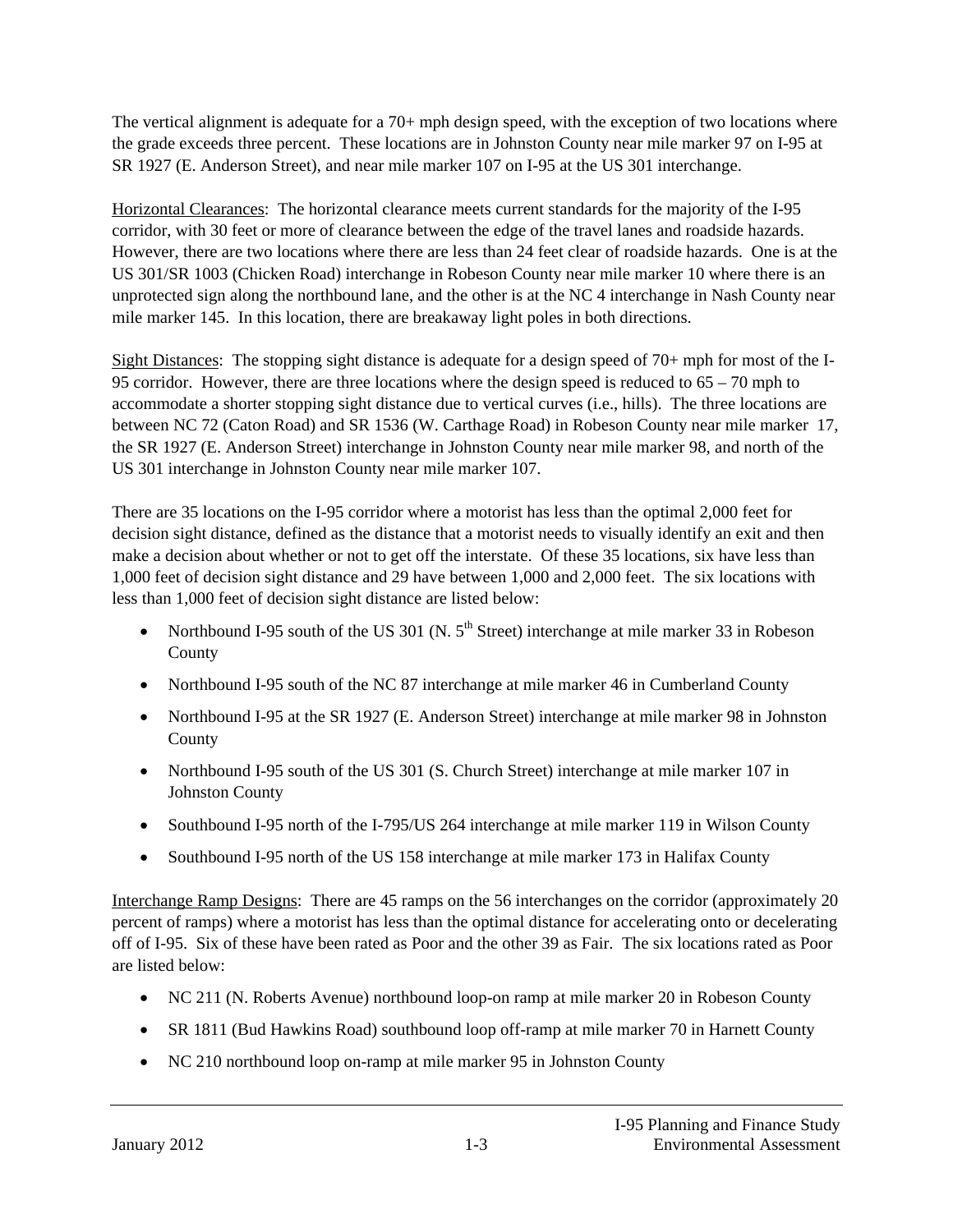- US 70 northbound loop on-ramp at mile marker 97 in Johnston County
- SR 1927 (E. Anderson Street) southbound loop on-ramp at mile marker 98 in Johnson County
- SR 2339 (Bagley Road) northbound on-ramp at mile marker 105 in Johnston County

These interchange locations have deficient ramp distances primarily because they were constructed prior to the adoption of the current standards.

Interchange Spacing: Interchange spacing plays a considerable role in the traffic operations of a freeway. The general rule of thumb regarding minimum interchange spacing is one mile in urban areas and three miles in rural areas (*A Policy on Geometric Design of Highways and Streets [AASHTO Green Book]*, 2004). Of the 56 freeway segments between interchanges in North Carolina on the I-95 corridor, 22 do not meet the minimum interchange spacing requirements. Of the 22 locations that do not meet the minimum interchange spacing requirements, one is located in Robeson County, six are in Cumberland County, five are in Harnett County, one spans Harnett and Johnston Counties, eight are in Johnston County, and one is in Wilson County.

# **1.2.3 Bridge and Pavement Deficiencies**

Throughout the I-95 corridor, there are locations where bridges cross over the interstate and areas where I-95 crosses over streams, railroads, or other roadways. Many of these structures are substandard or have a remaining life of less than 20 years. There are also areas of I-95 that are in need of resurfacing or more extensive pavement reconstruction.

Bridges: There are currently 73 bridges on I-95 in North Carolina and 119 bridges over I-95. The bridge general condition ratings from NCDOT Bridge Inspection Reports assess the state of the individual bridge components (deck, superstructure, substructure, etc.) and are summarized in **Table 1-1**. The general condition ratings range from 0 (failed condition) to 9 (excellent). Current NCDOT bridge survey reports (completed by trained structural staff) translate this numbered rating to an overall present condition of each bridge reported as Good, Fair, or Poor. As shown in the table, approximately three quarters of the bridges on and over I-95 are rated Fair to Poor. Existing bridges on I-95 and over I-95 with a Poor/Average general condition rating are shown in **Figure 1-2**.

| Condition | Bridges On I-95 |      | Bridges Over I-95 |      |  |
|-----------|-----------------|------|-------------------|------|--|
| Good      |                 | 21%  | 20                | 17%  |  |
| Fair      |                 | 71%  | 88                | 74%  |  |
| Poor      |                 | 3%   |                   | 7%   |  |
| No Data   |                 | 5%   |                   | 3%   |  |
| Total     | ັ               | 100% | 110               | 100% |  |

### **Table 1-1: Existing Bridge Condition**

Source: NCDOT Bridge Inspection Reports, various dates.

A summary of remaining life and deficiencies of I-95 bridges is contained in **Table 1-2**.The average estimated remaining life of all the bridges in the I-95 corridor is 22 years. Similar to the general condition ratings listed in **Table 1-1**, estimated remaining life data from the Bridge Inspection Report was only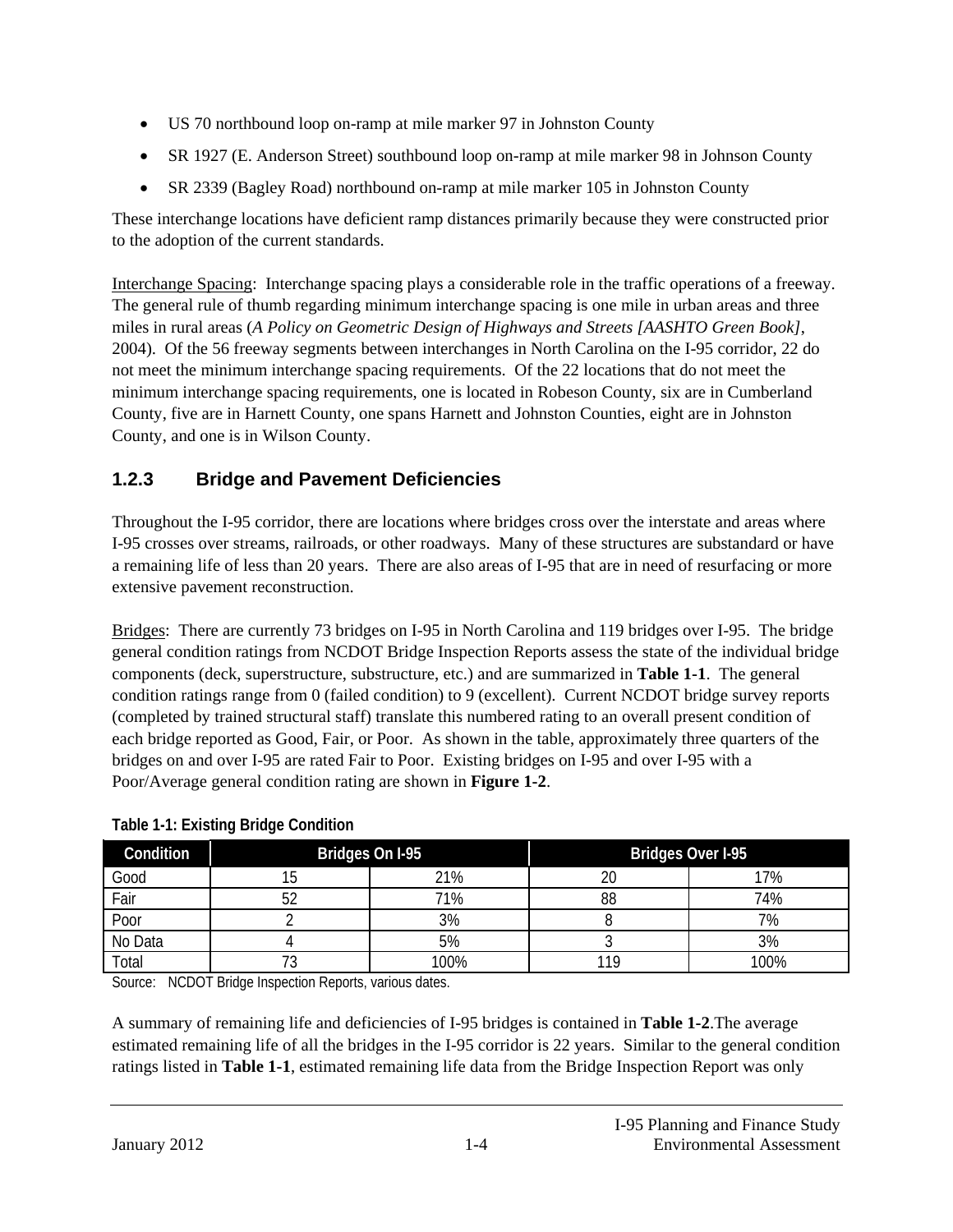provided for 69 of the 73 bridges on I-95 and 116 of the 119 bridges over I-95. In addition, many bridges do not meet current vertical clearance standards or are categorized as structurally deficient or functionally obsolete.

Bridges are classified as structurally deficient if the bridge has wear conditions or flaws that have led to a major defect in a support structure or a deteriorating deck, or if the road approaches regularly overtop due to flooding. The fact that a bridge is structurally deficient does not imply that it is unsafe. A structurally deficient bridge typically needs maintenance and repair and eventual rehabilitation or replacement to address deficiencies. A functionally obsolete bridge is one that was not built to modern standards and has sub-standard geometric features such as heights below minimum clearance, narrow lanes, narrow shoulders, or poor approach alignment. A functionally obsolete bridge can still carry traffic safely without major repairs, just not as efficiently as a modern bridge."

| Bridge Condition <sup>1</sup>         | Bridges On I-95 |     | <b>Bridges Over I-95</b> |     |  |
|---------------------------------------|-----------------|-----|--------------------------|-----|--|
| Remaining Life < 10 Years             |                 | 12% |                          | 18% |  |
| Remaining Life < 20 Years             | 35              | 48% | 57                       | 48% |  |
| <b>Substandard Vertical Clearance</b> |                 | 8%  | 26                       | 22% |  |
| <b>Structurally Deficient</b>         |                 | 8%  | 20                       | 17% |  |
| <b>Functionally Obsolete</b>          | 12              | 16% |                          | 27% |  |

**Table 1-2: Existing Bridge Remaining Life and Deficiencies**

1. Bridges along I-95 and over I-95 may have none, one, or more of these conditions Source: NCDOT Bridge Inspection Reports, various dates.

Pavement: Most of the pavement along the I-95 corridor has been rehabilitated to asphalt pavement, with the exception in Nash County and a small segment in Halifax County. NCDOT's 2008 Pavement Condition Ratings data were used to evaluate the existing condition of the mainline pavement along I-95. The provided data is a manual and visual survey conducted by trained professionals driving at low speed and recording the severity and extent of various distresses common to pavement. Their assessment is used to compute a numerical value that indicates the overall condition of the pavement. Pavement sections with a rating of 75 or more are considered to be in Good condition, between 50 to 74 in Fair condition, and less than 50 in Poor condition. Current I-95 pavement conditions are shown in **Figure 1-2**. Pavement conditions are generally Fair to Good, with the exception of 45 miles in Nash County and Halifax County, which are rated in Poor condition. This represents approximately 12 percent of the pavement miles along the corridor (the northbound and southbound pavement are considered separately). In 2003, NCDOT formed a committee to evaluate the condition of the pavement structure (*I-95 Reconstruction Pavement Design Memo*, 2003). They determined the I-95 corridor has excess needs and substandard conditions need to be brought up to an adequate level until reconstruction can take place. In areas where the foundation of the pavement structure is in need of reconstruction, the effective life of subsequent pavement overlays is shortened (Rough Roads Ahead: Fix Them Now or Pay for it Later, 2009).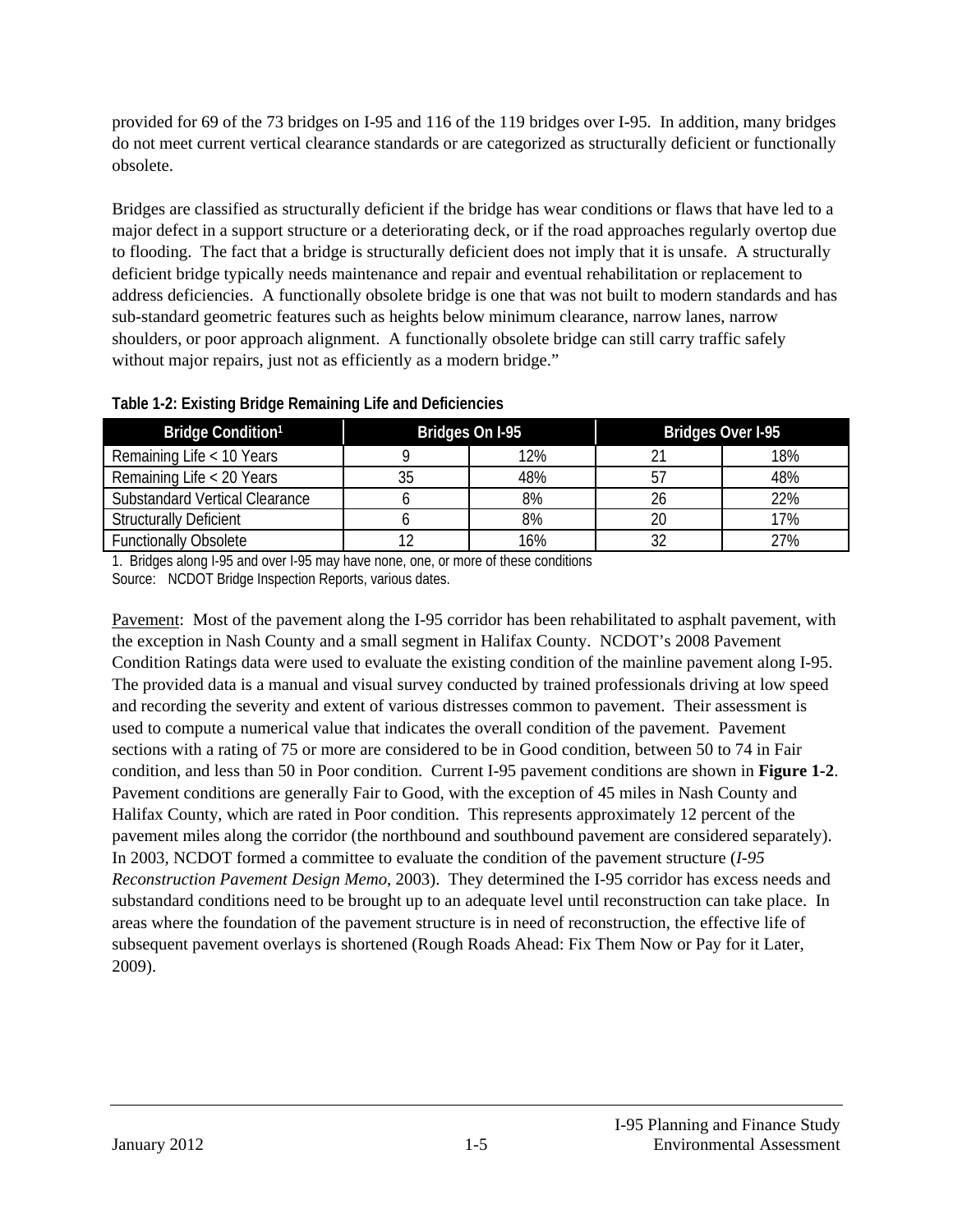### **1.2.4 Safety Issues**

A review of historic crash data from 1990 to 2008 (Historical Interstate Data by Route, 2007) shows I-95 had a lower total crash rate and injury crash rate than other interstates in North Carolina, including I-85, I-77, I-40 and I-26. However, I-95 has had a higher rate of fatal crashes over the same time period.

A safety analysis of the I-95 corridor using crash data from 2006 to 2009 (I-95 Crash Rates, by County, for Reporting Period of September 1, 2006 to August 31, 2009, 2009) was performed to establish general crash trends and identify specific crash hot spots. A county-level crash analysis indicates that fatal crashes are an issue in Robeson and Nash Counties, which have safety ratios of 0.58 and 0.79, respectively. A safety ratio less than 1.0 indicates that fatal crash rates in these counties are statistically greater than average. For non-fatal crashes, the I-95 safety ratio is above 1.0 in all counties.

In order to determine more specific safety concerns, a detailed analysis of the 2006 to 2009 crash data (NCDOT Traffic Engineering Accident Analysis System Strip Analysis Report, by County, for Reporting Period of September 1, 2006 to August 31, 2009, 2009) was performed for the I-95 mainline. The safety ratio, which is defined as the critical crash rate divided by the actual crash rate, was used to determine segments with Good, Fair or Poor Ratings. A Good segment was defined as having a safety ratio greater than 1.5, Fair between 1.0 and 1.5, and Poor less than 1.0. The analysis split I-95 into segments between interchanges (referred to as basic freeway segments) and within the interchange influence area (defined by 1,500 feet upstream of interchange off-ramp and 1,500 feet downstream of interchange on-ramp). A total of 115 segments were evaluated, including 57 segments within interchanges and 58 basic freeway segments between interchanges in North Carolina and between the southernmost interchange and the South Carolina border and the northernmost interchange and the Virginia border. The safety analysis of the total crashes on the I-95 mainline shows that of the 115 segments, 85 (74 percent) had a Good safety ratio, 21(18 percent) had a Fair safety ratio and nine (8 percent) had a Poor safety ratio. All of the nine segments with a Poor safety ratio were located within an interchange influence area. The total crash rates for the I-95 mainline by segment are shown in **Figure 1-3**.

### **1.2.5 Existing Traffic Conditions**

The average annual daily traffic (AADT) volumes on I-95 in 2008 varied by county between 30,800 and 44,700 vehicles per day (vpd), with Wilson County having the lowest average and Harnett County having the highest. The segment with the highest AADT (50,000 vpd) is in Johnston County between exits 79 and 81. Exit 81 is the I-95 interchange with I-40, and there are heavy traffic volumes northbound I-95 to westbound I-40 and eastbound I-40 to southbound I-95. I-40 provides a primary link from the Raleigh area to southbound I-95. Johnston County also includes a portion of one of the segments with the lowest AADT of 29,000 vpd, which stretches between exit 107 in Johnston County to exit 119 in Wilson County (NCDOT 2008 Freeway AADT Volumes, May 2009).

I-95 experiences a relatively wide range of seasonal and daily traffic variation due to the high percentage of recreational traffic. The summer months of July and August experience the highest volumes. The months of April and December, when schools typically have spring and winter breaks, also experience higher volumes. The winter months of January and February experience the lowest volumes. Typically,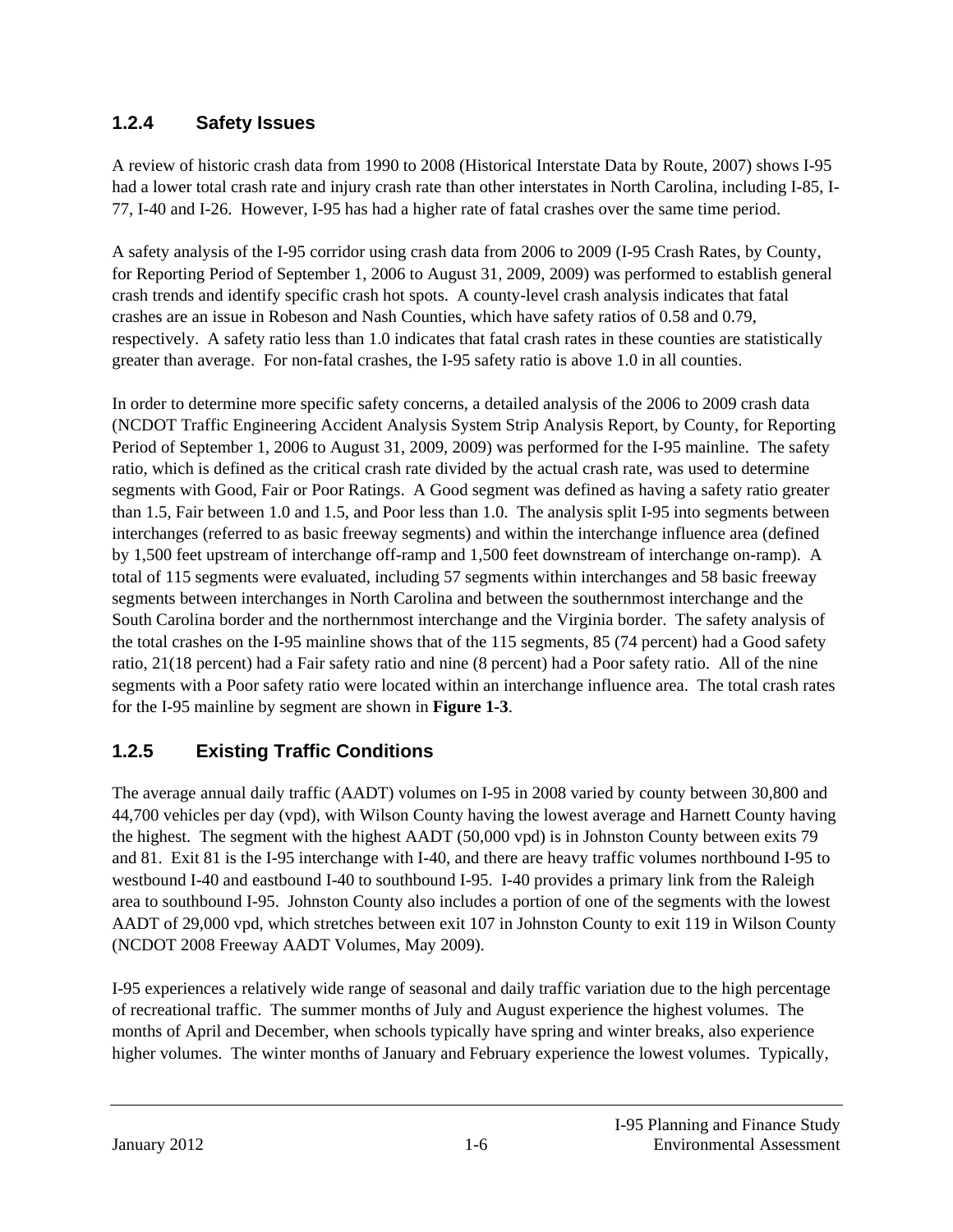the busiest days of the week are Friday, Saturday, and Sunday, while Tuesday and Wednesday are the least busy days of the week (Continuous Count Program – Volume Monitoring System ATR Seasonal Groups, 2009).

Large trucks constitute a substantial percentage of the traffic on I-95 within North Carolina. NCDOT traffic count data from 2008 show that trucks comprise between 16 and 30 percent of the daily traffic. On average, large trucks comprise 23 percent of the daily traffic (Manual Classification Reports, various dates).

The effectiveness of a roadway segment in serving traffic demand is measured in terms of level of service (LOS). The LOS is defined with letter designations from A through F, with LOS A representing the best operating conditions and LOS F representing the worst. **Table 1-3** describes the traffic conditions generally associated with each LOS designation.

| Table 1-3: LOS Classifications and Conditions |
|-----------------------------------------------|
|-----------------------------------------------|

| <b>LOS</b> | <b>Traffic Flow Conditions</b>                                                                                                                                                                                                                                                                           |
|------------|----------------------------------------------------------------------------------------------------------------------------------------------------------------------------------------------------------------------------------------------------------------------------------------------------------|
| Α          | Free flow operations. Vehicles are almost completely unimpeded in their ability to maneuver within the<br>traffic stream. The general level of physical and psychological comfort provided to the driver is still high.                                                                                  |
| B          | Reasonably free flow operations. The ability to maneuver within the traffic stream is only slightly<br>restricted and the general level of physical and psychological comfort provided to the driver is still high.                                                                                      |
|            | Flow with speeds at or near free flow speeds. Freedom to maneuver within the traffic stream is<br>noticeably restricted and lane changes require more vigilance on the part of the driver. The driver<br>notices an increase in tension because of the additional vigilance required for safe operation. |
|            | Speeds decline with increasing traffic. Freedom to maneuver within the traffic stream is more noticeably<br>limited. The driver experiences reduced physical and psychological comfort levels.                                                                                                           |
| F          | At lower boundary, the facility is at capacity. Operations are volatile because there are virtually no qaps<br>in the traffic stream. There is little room to maneuver. The driver experiences poor levels of physical<br>and psychological comfort.                                                     |
| F          | Breakdowns in traffic flow. The number of vehicles entering the highway section exceeds the capacity<br>or ability of the highway to accommodate that number of vehicles. There is little or no room to<br>maneuver. The driver experiences poor levels of physical and psychological comfort.           |

Source: Highway Capacity Manual (HCM), 2000

Analysis of 2008 traffic operations was performed and documented in the *Study Area Needs Assessment*  (September 2010), incorporated by reference. In 2008, most of the segments of I-95 experienced acceptable traffic flow. Acceptable traffic flow for freeway segments is defined as LOS C or better in rural areas and LOS D or better in urban and developing areas. The traffic operations analysis of the 58 basic freeway segments between interchanges in North Carolina, including the segments between the southernmost interchange and the South Carolina border and the northernmost interchange and the Virginia border, showed that 51 of the segments operated at LOS C or better (88 percent), seven operated at LOS D (12 percent), and none operated at LOS E or F (0 percent). Five of the seven basic freeway segments operating at LOS D are located in rural areas and thus do not meet the NCDOT minimum LOS standard. Three of these are in Harnett County, one straddles Harnett and Johnston Counties, and one is in Cumberland County. Existing condition LOS designations for the I-95 mainline (FY 2008) are shown in **Figure 1-4**.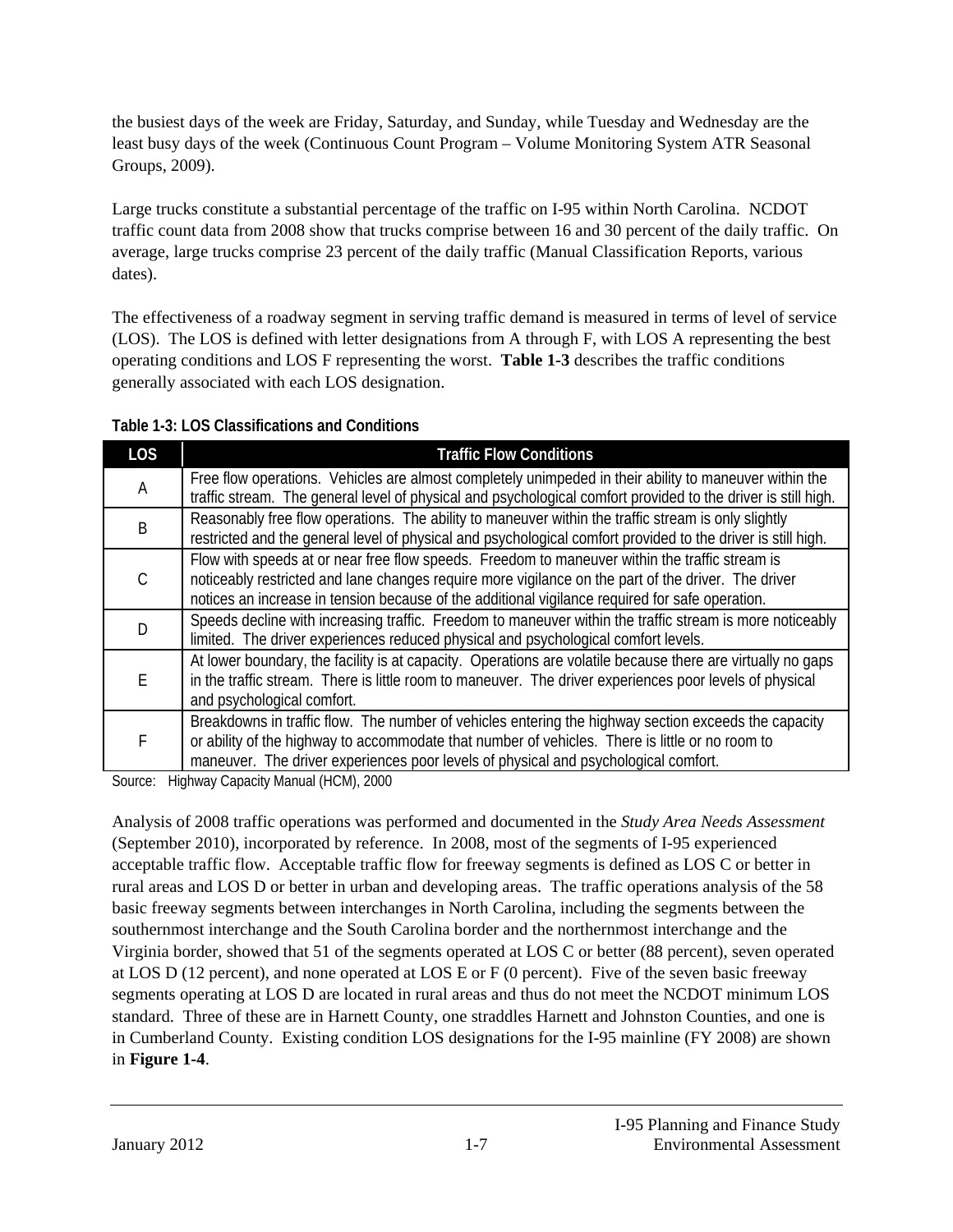On I-95 interchange crossroads, most of the interchange crossroad segments currently experience acceptable traffic flow, but with some unsatisfactory exceptions. Acceptable traffic flow for interchange crossroads is defined as LOS D or better. The analysis showed that in 2008, 82 of the crossroad segments operated at LOS C or better (79 percent), 18 operated at LOS D (17 percent), 4 operated at LOS E (4 percent), and none operated at LOS F (0 percent). Robeson County contains eight of the segments operating at LOS D or LOS E, Johnston County contains five, Cumberland County contains three, and Harnett, Nash and Halifax Counties each contain two.

US 301 is the primary relief route for I-95, running parallel for the entire 182.5 miles except from Exit 10 to Exit 22 where the two facilities run on the same alignment. Most of US 301 currently experiences acceptable traffic flow. Acceptable traffic flow for the alternative route analysis of US 301 is defined as LOS D or better. The analysis of US 301 and US 301 Bypass showed that 146.7 miles operate at LOS C or better (80.4 percent), 34.1 miles operate at LOS D (18.7 percent), 0.8 miles operate at LOS E (0.4 percent), and 0.9 miles operate at LOS F (0.5 percent). The most congested sections of US 301 are in the vicinity of Smithfield/Selma and Rocky Mount.

# **1.3 FUTURE NEEDS**

# **1.3.1 Future Bridge and Pavement Needs**

Based on NCDOT assessments of bridges on or over I-95, significant structural rehabilitated or replacement will be necessary over the next 20 years due to their short remaining life. In the next five years, three bridges over or along I-95 will need to be replaced or rehabilitated, and the numbers sharply increase in subsequent years. Of the 192 bridges on or over I-95, there are 27 bridges that need to be replaced or rehabilitated in the next 5 to 10 years, 26 in the next 10 to15 years, 36 in the next 15 to 20 years, and 93 in 20 or more years. Data was not available for 7 of the bridges.

In addition, the foundation of the pavement structure is in need of reconstruction throughout the corridor, reflecting that much of the corridor is over 30 years old, and to date, little reconstruction has taken place. As a result, the expected life cycle of new pavement in the future will decrease over time if the foundation issues are not addressed.

# **1.3.2 Future Traffic Conditions**

As a result of future traffic growth and few programmed improvements to I-95, traffic operations are predicted to deteriorate in the future as well. Traffic projections were developed, and traffic analysis was performed, for the design year 2040 No Action Alternative using the methodologies described in **Section 1.6.1**. The projected No Action AADT volumes are presented in **Section 1.6.2**.

The No Action traffic analysis indicates that most of the I-95 mainline, ramp merge, ramp diverge, and weave segments will experience unacceptable traffic flow by 2040. In contrast, the majority of the I-95 interchange crossroads and US 301/US 301 Bypass Alternative Route are projected to experience acceptable traffic flow. More detailed No Action traffic analysis results are shown in **Section 1.6.3**.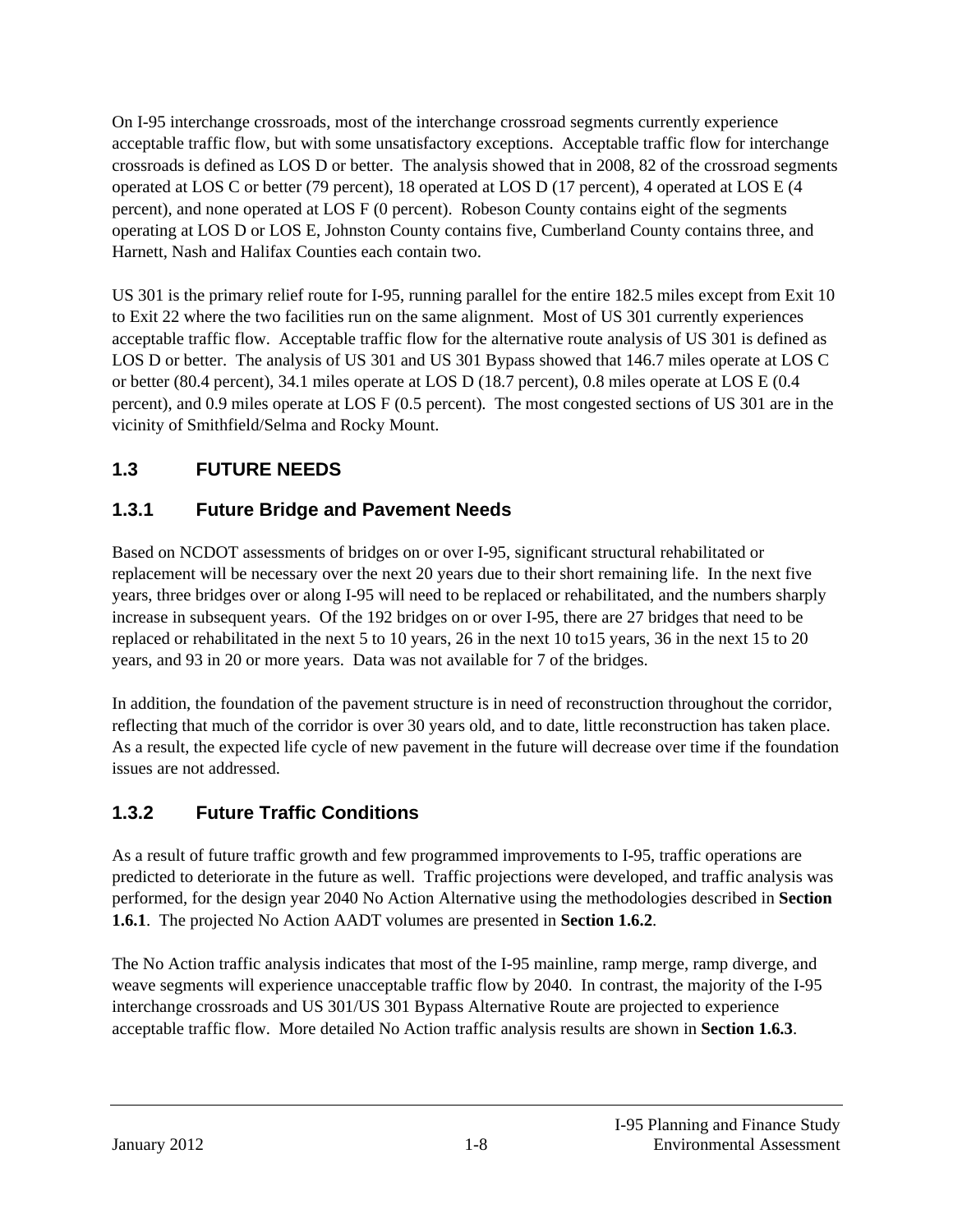### **1.3.3 Funding Issues**

Based on NCDOT's most recent adopted statewide long-range plan, *North Carolina's Long-Range Statewide Multimodal Transportation Plan* (NCDOT, 2004), the total funding available for statewide transportation improvements and maintenance over the study's 25-year planning period is \$55 billion (in constant 2001 dollars). The same plan also estimates that over the same time period NCDOT has approximately \$85 billion in multimodal transportation needs. Clearly, projected statewide transportation needs far exceed the funding available from existing sources, which will make it difficult to receive the funds needed for I-95.

The 2009-2015 STIP only has funding to address a portion of the needs described above for I-95. The 2009-2015 STIP lists 34 improvement projects on I-95, consisting of capacity, pavement, infrastructure, and maintenance projects. These projects are estimated to cost approximately \$1billion. Thirteen of the projects received funding in years previous to 2009, amounting to \$110 million. Just under \$365 million in funding has been programmed in the STIP to cover some of the remaining costs for these projects, leaving an unfunded backlog of \$546 million, or 53 percent of the total costs. Without additional funding, the I-95 projects in the 2009-2015 STIP could not be completed before 2025 at the current rate that projects have been funded. Funding for the remaining improvements on I-95 has no identified source.

## **1.4 I-95 PROJECT PURPOSE AND NEED**

Based on the evaluation of existing and future conditions along I-95 summarized above, the project's needs and purpose are identified below:

#### Project Need:

- Capacity deficiencies
- Structural deficiencies
- Geometric deficiencies
- Higher than statewide average fatal crash rate for Interstates
- Funding deficiencies

#### Project Purpose:

- Improve capacity
- Improve infrastructure
- Reduce fatal crash rate along I-95 corridor
- Develop a feasible funding strategy

The goals and objectives of the project are listed below. These goals and objectives will be used to evaluate the ability of project alternatives to meet the project's purpose.

• Upgrade interstate to meet current design standards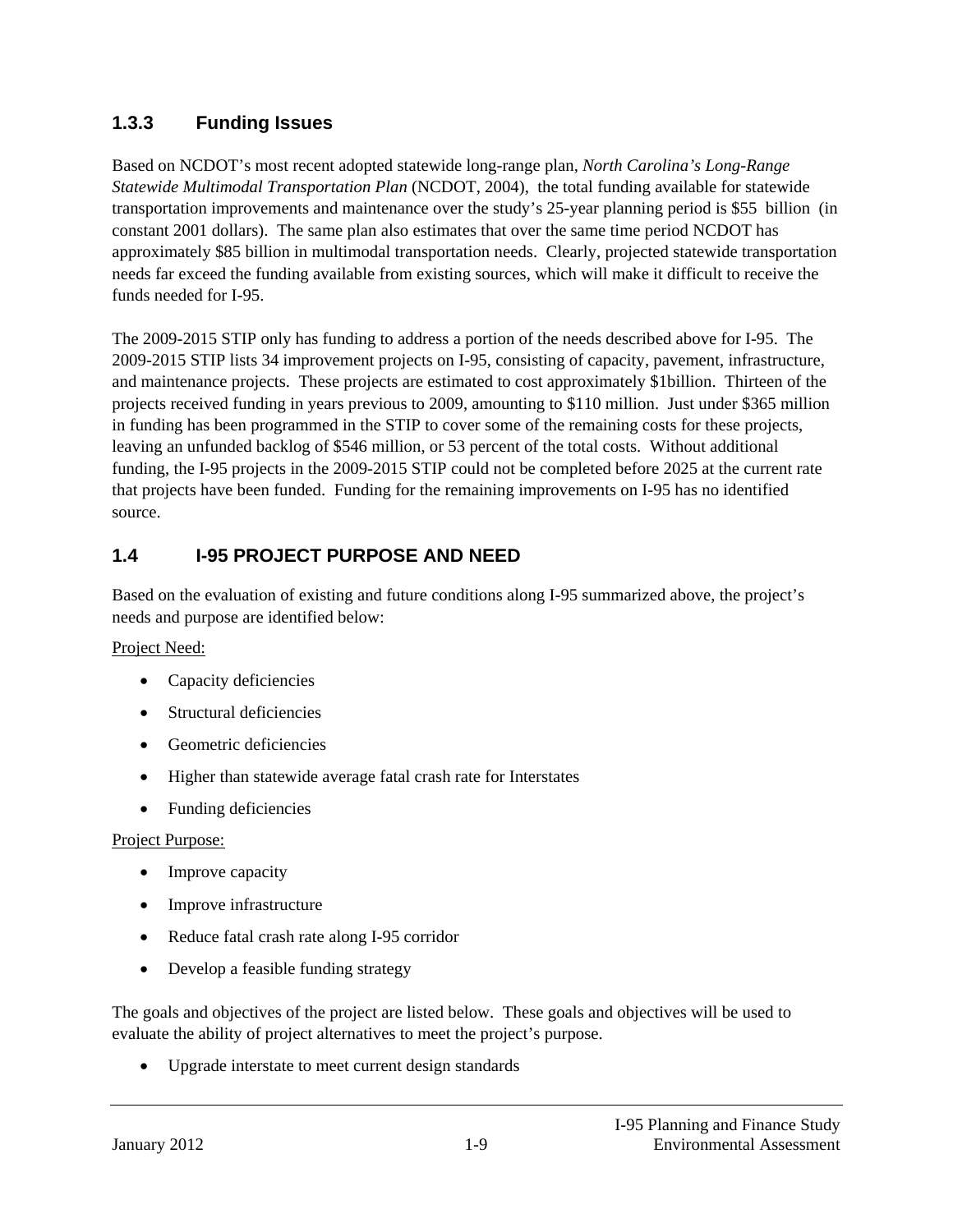- Provide additional capacity for predicted future traffic volumes at a Level of Service (LOS) C or better for the entire corridor, with the possible exception of limited spot locations with urbanized areas where LOS D may be considered acceptable.
- Identify a plan for realistic and reliable funding options that will meet the long-term funding needs of the corridor
- Utilize existing roadway right-of-way to the extent possible
- Minimize environmental impacts
- Ensure consistency with local transportation plans
- Obtain informed consent from study participants (federal, state and local agencies, members of the public) on project Purpose and Need and Alternatives to be Considered
- Incorporate the NCDOT Complete Streets Policy on overpasses, where appropriate
- Maintain evacuation routes

The project purpose and need and goals and objectives were developed in consultation with environmental resource and regulatory agencies through an Agency Steering Committee. Details regarding the role of the Agency Steering Committee and its members are included in **Section 4.1**. The Agency Steering Committee members concurred on May 19, 2011, with the project purpose and need and goals and objectives. This concurrence form is included in **Appendix A**. The general public and local officials also were afforded an opportunity to comment on the project's purpose and analysis of existing and future conditions. **Chapter 4** provides details regarding agency coordination and public involvement.

# **1.5 ALTERNATIVES EVALUATION PROCESS**

A three step alternatives screening process was used to develop and evaluate a range of alternatives and ultimately determine the refined preferred design concept and scope evaluated in this EA. Details of the alternatives screening process are included in **Appendix B**. In the Level 1 screening, a broad range of alternatives were evaluated based on their ability to meet the project's purpose and need and to determine if they had a fatal flaw. In Level 2, alternatives that appeared to be able to meet the project's purpose and need were qualitatively assessed in more detail to eliminate flawed alternatives and alternatives were then compared to identify the preferred design concept and scope. In Level 3, the preferred design concept and scope was refined.

### **1.6 TRAFFIC OPERATIONS UNDER NO ACTION AND IMPROVED I-95 SCENARIOS**

This section provides an assessment of the future traffic conditions, and the lane requirements of the I-95 corridor. Year 2040 traffic operations analysis of the No Action, Build Non-Toll and Build Toll Scenarios was performed for the I-95 mainline, ramp merge/diverge, and weave locations, along with the interchange crossroads and alternative route (US 301). **Table 1-4** below shows local jurisdiction and year 2009-2015 NCDOT STIP projects included in the year 2040 traffic operations analysis. The 2009-2015 NCDOT STIP was the most current at the time of the analysis.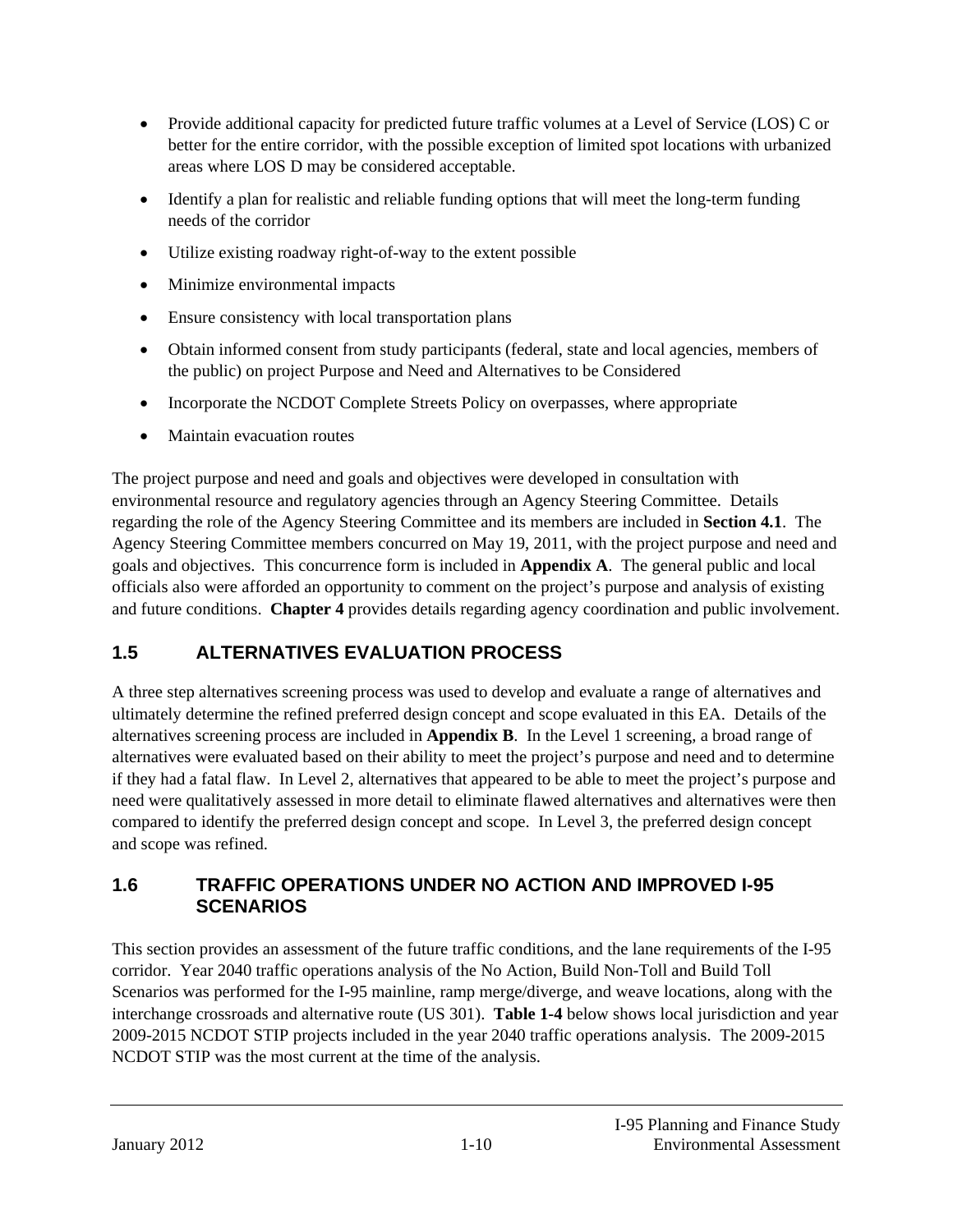| County      | <b>Roadway Description</b>                                                                           | <b>Improvement Type</b>                      | Source                   |
|-------------|------------------------------------------------------------------------------------------------------|----------------------------------------------|--------------------------|
| Robeson     | NC 20, from SR 1729 (Shaw Road) to Bladen<br>County Line                                             | Widen - 2 to 4 lanes                         | Robeson County CTP       |
| Robeson     | NC 211, from Lumberton to Red Springs                                                                | Widen - 2 to 4 lanes                         | Robeson County CTP       |
| Robeson     | US 301, from NC 20 to I-95 (Exit 33)                                                                 | Widen - 2 to 4 lanes                         | Robeson County CTP       |
| Robeson     | I-95 and US 301, from Jackson Court to SR 1791<br>(Dawn Drive)                                       | Revise Interchange /<br>Widen - 2 to 4 lanes | NCDOT STIP I-4413        |
| Cumberland  | NC 53-210 (Cedar Creek Road), from I-95 (Exit<br>49) to NC 53/210 Junction                           | Widen - 2 to 4 lanes                         | <b>NCDOT STIP U-4415</b> |
| Johnston    | US 301 / NC 96, from NC 96 to SR 1007 (Brogden<br>Road)                                              | Widen - 2 to 4 lanes                         | NCDOT STIP U-3464        |
| Nash        | I-95, New Interchange at SR 1770 (Sunset<br>Avenue)                                                  | <b>New Facility</b>                          | NCDOT STIP U-5026        |
| Nash        | NC 43 (Benvenue Road / Dortches Boulevard),<br>from SR 1616 (County Club Road) to I-95 (Exit<br>141) | Widen - 2 to 4 lanes                         | NCDOT STIP U-2561        |
| Nash        | US 301 Bypass, from NC 43 (Benvenue Road) to<br>SR 1836 (May Drive)                                  | Widen - 4 to 6 lanes                         | NCDOT STIP U-3330        |
| Northampton | US 158 / NC 46, from I-95 (Exit 176) to SR 1333<br>(Lynch Road)                                      | Widen - 2 to 4 lanes                         | NCDOT STIP R-2582        |

**Table 1-4: Programmed Roadway Projects**

Source: *Robeson County Comprehensive Transportation Plan Study* (Robeson County, NCDOT, Lumber River RPO, April 2011) & *2009-1015 North Carolina Statewide Transportation Improvement Program* (NCDOT, July 2008)

### **1.6.1 Traffic Forecast and Operations Analysis Methodology**

Traffic forecasts were developed for the design year 2040 No Action Alternative and the preferred design concept and scope Build Non-Toll and Build Toll Scenarios using the methodology described in the *I-95 Corridor Planning and Finance Study TIP No. I-5133 – Draft Model Design Memo* (Revised January 2010), incorporated by reference. Design year traffic volumes were developed from these forecasts using traffic factors and methodology described in the *Design Year Traffic Operations Technical Memorandum* (December 2011), incorporated by reference.

The traffic operations analysis methodology is in accordance with the NCDOT Congestion Management's Capacity Analysis Guidelines (February 2006) and the Highway Capacity Manual (HCM 2000). A detailed description of the traffic operations analysis methodology is documented in the *Design Year Traffic Operations Technical Memorandum* (December 2011), incorporated by reference. Traffic operations analyses were performed for the following three scenarios:

- **Design Year 2040 No Action** to determine deficiencies and needs.
- **Design Year 2040 Build Non-Toll** to confirm ability of refined preferred design concept and scope to provide acceptable traffic operations in the design year with non-toll traffic.
- **•** Design Year 2040 Build Toll to confirm ability of refined preferred design concept and scope to provide acceptable traffic operations in the design year with toll traffic.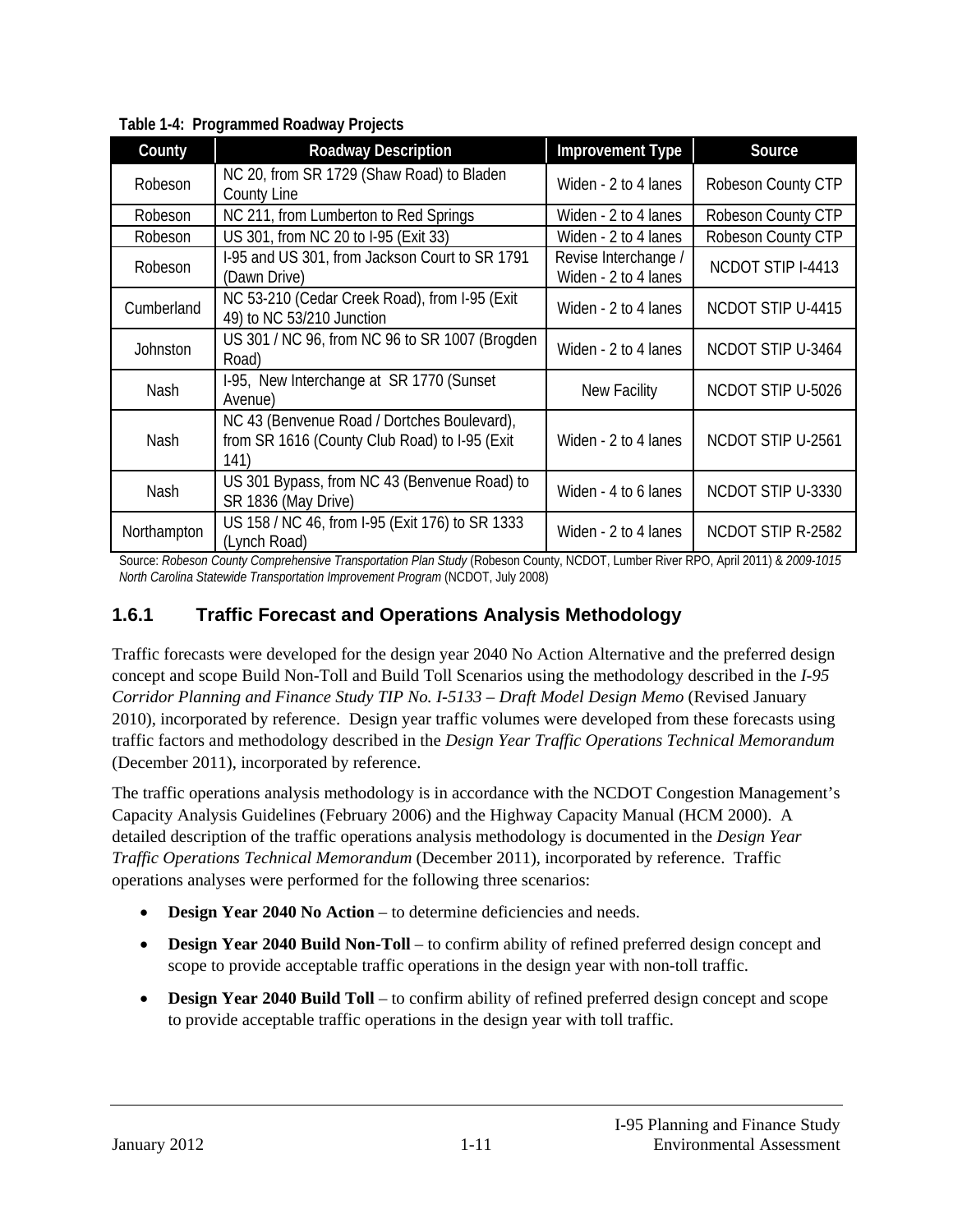### **1.6.2 Traffic Volumes**

With no improvements to the I-95 corridor, the traffic volume average annualized growth rate (AGR) by county varied between 0.69 percent and 1.76 percent, with Halifax County having the lowest average, and Cumberland County having the highest. The Build Non-Toll forecasts of the I-95 mainline showed higher average AGRs by county, varying between 0.76 percent and 2.52 percent, with Halifax County having the lowest average, and Cumberland County having the highest. Due to diversion, the Build Toll forecasts of the I-95 mainline showed lower average AGRs by county, varying between -0.18 percent and 1.93 percent, with Wilson County having the lowest average, and Cumberland County having the highest. However, the differences between the Build Non-Toll and Build Toll scenarios are relatively small. **Table 1-5** below shows the county average AGRs and traffic volumes along with the highest and lowest AADTs for each county. As described in **Section 1.6.1,** traffic forecasts for the year 2040 AADT were developed for the No Action, Build Non-Toll and Build Toll Scenarios.

| County     | <b>Volume Measure</b><br>of Effectiveness | <b>Year 2009</b><br><b>Existing</b> | <b>Year 2040</b><br>No Action | <b>Year 2040</b><br><b>Build Non-Toll</b> | <b>Year 2040</b><br><b>Build Toll</b> |
|------------|-------------------------------------------|-------------------------------------|-------------------------------|-------------------------------------------|---------------------------------------|
| Robeson    | Minimum AADT                              | 31,000                              | 44,800                        | 44,900                                    | 34,200                                |
|            | Maximum AADT                              | 47,000                              | 73,800                        | 84,900                                    | 78,900                                |
|            | Average AADT                              | 38,300                              | 57,100                        | 60,300                                    | 50,100                                |
|            | Average AGR <sup>1</sup>                  |                                     | 1.28%                         | 1.43%                                     | 0.80%                                 |
|            | Minimum AADT                              | 33,000                              | 61,900                        | 73,300                                    | 51,700                                |
| Cumberland | Maximum AADT                              | 48,000                              | 89,800                        | 108,500                                   | 89,300                                |
|            | Average AADT                              | 41,300                              | 70,600                        | 89,000                                    | 74,800                                |
|            | Average AGR <sup>1</sup>                  |                                     | 1.76%                         | 2.52%                                     | 1.93%                                 |
|            | Minimum AADT                              | 47,000                              | 67,900                        | 73,300                                    | 50,100                                |
| Harnett    | Maximum AADT                              | 49,000                              | 88,600                        | 84,200                                    | 74,200                                |
|            | Average AADT                              | 48,300                              | 78,700                        | 79,300                                    | 65,500                                |
|            | Average AGR <sup>1</sup>                  |                                     | 1.58%                         | 1.61%                                     | 0.95%                                 |
|            | Minimum AADT                              | 31,000                              | 42,500                        | 44,800                                    | 28,900                                |
| Johnston   | Maximum AADT                              | 53,000                              | 88,600                        | 81,300                                    | 72,400                                |
|            | Average AADT                              | 38,100                              | 57,000                        | 58,700                                    | 45,100                                |
|            | Average AGR <sup>1</sup>                  |                                     | 1.25%                         | 1.38%                                     | 0.47%                                 |
|            | Minimum AADT                              | 31,000                              | 33,900                        | 35,600                                    | 23,200                                |
| Wilson     | Maximum AADT                              | 36,000                              | 49,800                        | 53,300                                    | 39,200                                |
|            | Average AADT                              | 33,300                              | 43,400                        | 46,000                                    | 32,100                                |
|            | Average AGR <sup>1</sup>                  |                                     | 0.84%                         | 1.02%                                     | $-0.18%$                              |
|            | Minimum AADT                              | 35,000                              | 45,200                        | 45,700                                    | 38,200                                |
| Nash       | Maximum AADT                              | 43,000                              | 66,200                        | 67,800                                    | 60,800                                |
|            | Average AADT                              | 38,500                              | 51,700                        | 54,300                                    | 42,100                                |
|            | Average AGR <sup>1</sup>                  |                                     | 0.95%                         | 1.11%                                     | 0.26%                                 |
|            | Minimum AADT                              | 38,000                              | 45,600                        | 46,600                                    | 35,900                                |
| Halifax    | Maximum AADT                              | 40,000                              | 50,000                        | 51,700                                    | 46,500                                |
|            | Average AADT                              | 39,200                              | 48,500                        | 49,600                                    | 40,100                                |
|            | Average AGR1                              |                                     | 0.69%                         | 0.76%                                     | 0.06%                                 |

#### **Table 1-5: I-95 Mainline AADT Volumes by County**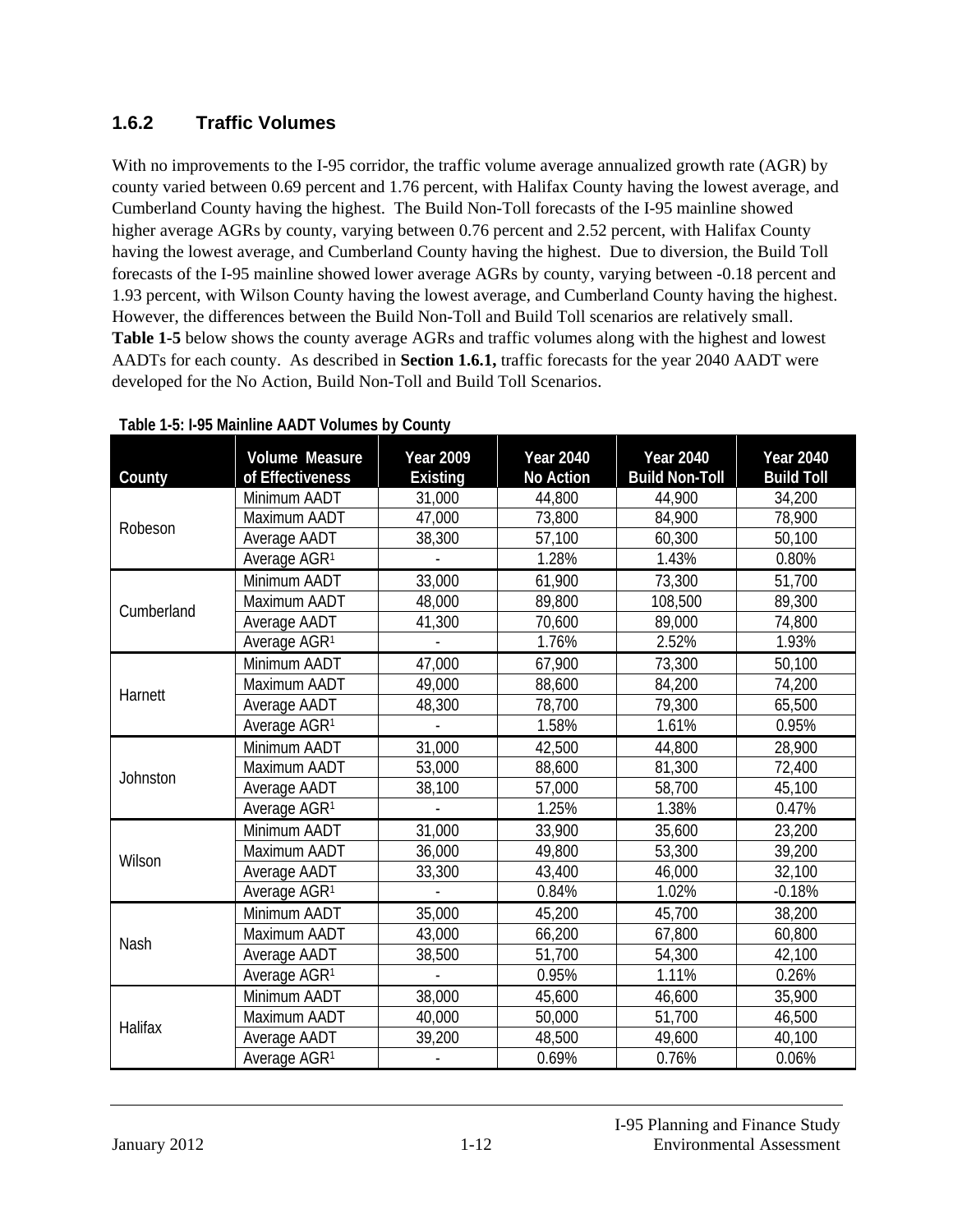| County      | <b>Volume Measure</b><br>of Effectiveness | <b>Year 2009</b><br><b>Existing</b> | <b>Year 2040</b><br><b>No Action</b> | <b>Year 2040</b><br><b>Build Non-Toll</b> | <b>Year 2040</b><br><b>Build Toll</b> |
|-------------|-------------------------------------------|-------------------------------------|--------------------------------------|-------------------------------------------|---------------------------------------|
|             | Minimum AADT                              | 34,000                              | 43,400                               | 43,400                                    | 43,000                                |
| Northampton | Maximum AADT                              | 39,000                              | 48,500                               | 49,000                                    | 45,500                                |
|             | Average AADT                              | 36,000                              | 45,500                               | 45,700                                    | 44,600                                |
|             | Average AGR <sup>1</sup>                  |                                     | 0.76%                                | 0.77%                                     | 0.70%                                 |
|             | Minimum AADT                              | 31,000                              | 33,900                               | 35,600                                    | 23,200                                |
| Statewide   | Maximum AADT                              | 53,000                              | 89,800                               | 108,500                                   | 89,300                                |
|             | Average AADT                              | 39,500                              | 58,900                               | 64,100                                    | 52,100                                |
|             | Average AGR <sup>1</sup>                  |                                     | 1.25%                                | 1.50%                                     | 0.77%                                 |

**Table 1-5: I-95 Mainline AADT Volumes by County**

Source: *2008 Freeway AADT Volumes* (NCDOT, May 2009), 2040 Average Annual Daily Traffic Alternative 2 – No-Build (October 2011), 2040 Average Annual Daily Traffic Alternative 2 – Build No Toll (September 2011), 2040 Average Annual Daily Traffic Alternative 2 – Build 3\$ Phased-Toll w/ Ramp Tolls (November 2011)

1. AGR – Annualized Growth Rate for traffic volumes

### **1.6.3 No Action Alternative**

The design year 2040 traffic forecasts for the No Action Alternative was analyzed to determine deficiencies and needs of the I-95 corridor. The No Action Alternative would include no capacity improvements to address current or future congestion, and would fund safety, maintenance, or modernization needs only to the level that can be accomplished by current funding levels.

A summary of the year 2040 No Action Alternative traffic operations results is shown in **Table 1-6**. LOS for the I-95 mainline, merge/diverge/weave, and interchange crossroads represents the number of individual elements with LOS A to F. The US 301 alternative route LOS represents the numbers of miles with LOS A to F.

| <b>Facility Type</b>                     | LOS A | LOS <sub>B</sub> | LOS C | LOS <sub>D</sub> | <b>LOSE</b> | <b>LOSF</b> |
|------------------------------------------|-------|------------------|-------|------------------|-------------|-------------|
| I-95 Mainline                            | 0     |                  | 17    | 10               | 9           | 22          |
|                                          | (0%)  | (2%)             | (29%) | (17%)            | (15%)       | (37%)       |
|                                          | 0     | C                | 41    | 85               | 12          | 93          |
| I-95 Ramp Merge/Diverge/Weave            | (0%)  | (1%)             | (18%) | (36%)            | (5%)        | (40%)       |
| I-95 Interchange Crossroads <sup>1</sup> | 31    | 20               | 24    | 20               | 10          |             |
|                                          | (28%) | (18%)            | (21%) | (18%)            | (9%)        | (6%)        |
| US 301 Alternate Route (miles)           | 11    | 48               | 37    | 47               | 12          | 27          |
|                                          | (6%)  | (26%)            | (20%) | (26%)            | (7%)        | (15%)       |

**Table 1-6: Year 2040 No Action Traffic Operations**

Source: *Design Year Traffic Operations Technical Memorandum* (December 2011)

1. One interchange crossroad segment (SR 2341) was not included in the traffic model. SR 2341 is dead end road that does not provide access to I-95 from any of the model loading points. In addition, negligible growth is anticipated on this link. Therefore, it was decided not to include SR 2341 in the model.

Based on the LOS analysis for the I-95 mainline using 2040 AADTs, with no improvements to I-95, the majority of the basic freeway segments are projected to experience unacceptable traffic operations. The traffic operations analysis of the 59 basic freeway segments showed that eighteen of the segments are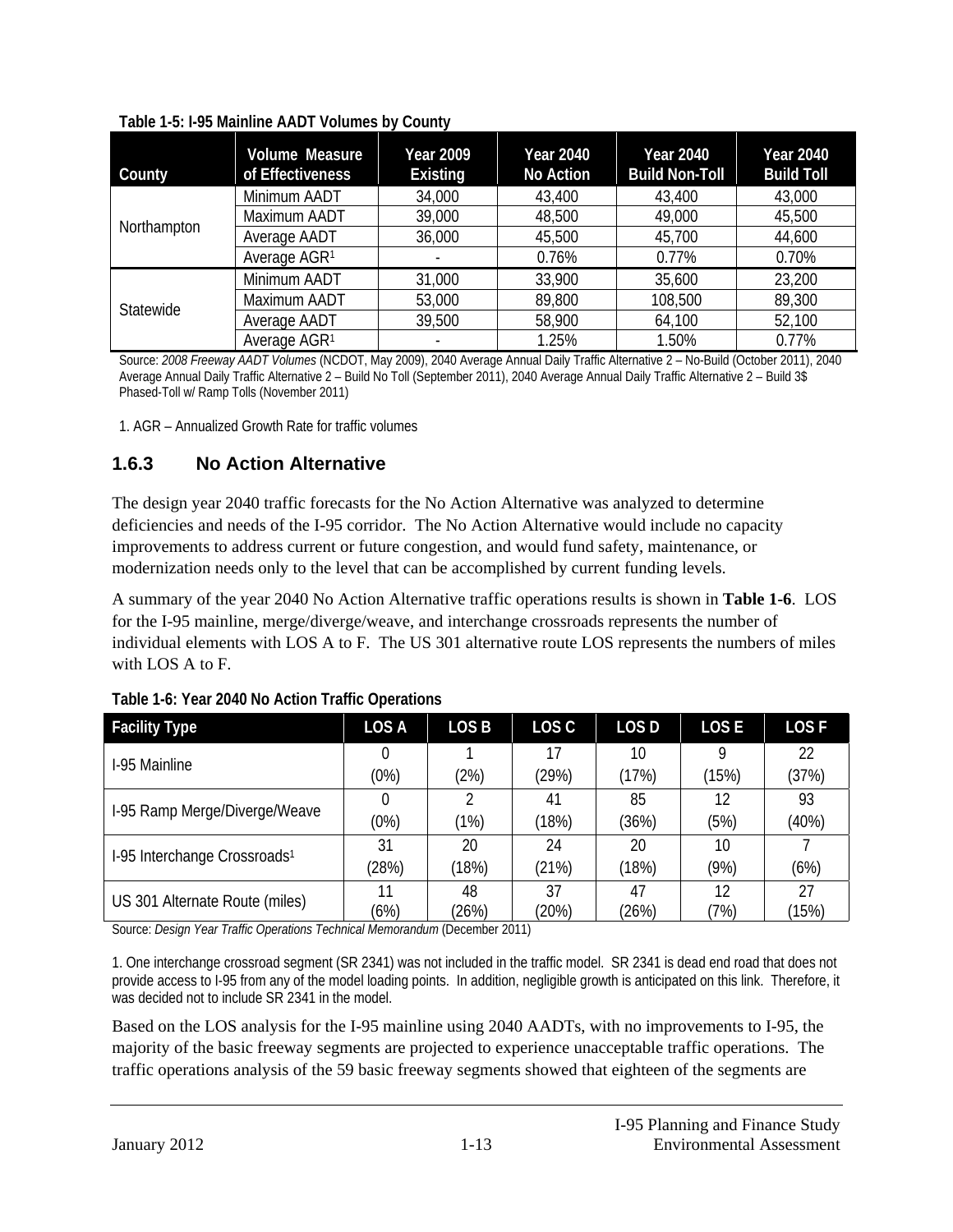projected to operate at LOS C or better (31 percent), ten projected at LOS D (17 percent), and thirty-one projected at LOS E or F (52 percent). Six of the ten basic freeway segments forecasted to operate at LOS D are located in rural areas and thus do not meet the NCDOT minimum LOS C standard. Thirty of the thirty-one basic freeway segments projected to operate at LOS E or F are located between Exit 17 and Exit 97 in Robeson, Cumberland, Harnett and Johnston Counties. The I-95 Year 2040 No Action Alternative mainline LOS is also shown in **Figure 1-5**.

In addition to the basic freeway segments, a capacity analysis of the interchange ramp merge and diverge areas was performed. Similar to the basic freeway segments, using 2040 AADTs the LOS analysis of the I-95 interchange ramp merge and diverge areas showed that the majority are projected to experience unacceptable traffic operations. The traffic operations analysis of the 233 ramp merge, diverge, or weave segments showed that 43of the segments are projected to operate at LOS C or better (19 percent), 85 projected at LOS D (36 percent), and 105 projected at LOS E or F (45 percent). Fifty-six of the 85 ramp merge, diverge or weave segments forecasted to operate at LOS D are located in rural areas and thus do not meet the NCDOT minimum LOS C standard. Similar to the basic freeway segments, most of the ramp merge, diverge, or weave areas projected to operate at LOS E or F are located between Exit 17 and Exit 97 in Robeson, Cumberland, Harnett and Johnston Counties.

According to the LOS analysis of the I-95 interchange crossroads for 2040, most interchange crossroad segments are projected to experience acceptable traffic operations. The analysis showed that 75 crossroad segments are projected to operate at LOS C or better (67 percent), 20 projected at LOS D (18 percent), and 17 projected at LOS E or F (15 percent). Seven Cumberland County crossroad segments are projected to operate at LOS E or F, with five so rated in Johnston County, two each in Harnett and Nash Counties, and one in Robeson County.

During congested periods on I-95, US 301 would continue to act as an alternative route. US 301 parallels the I-95 corridor within North Carolina except from Exit 10 to Exit 22 where the two facilities run on the same alignment. According to the LOS analysis for US 301 and US 301 Bypass for 2040, most of the alternative route segments are projected to experience acceptable traffic operations. The analysis of the 182 miles of US 301 and US 301 Bypass showed that approximately 96 miles are projected to operate at LOS C or better (52 percent), 47 miles projected at LOS D (26 percent), and 39 miles projected at LOS E or F (22 percent). The most congested sections of the alternative route are in the vicinity of Fayetteville, Smithfield/Selma, and Rocky Mount.

# **1.6.4 Build Preferred Design Concept and Scope - Non-Toll Scenario**

The design year 2040 Build Preferred Design Concept and Scope - Non-Toll Scenario (Build Non-Toll Scenario) would reconstruct the existing alignment of I-95, adding additional lanes to I-95 and evaluating interchange forms to improve traffic operations and safety conditions. I-95 would remain as a non-tolled facility.

A summary of the Build Non-Toll Scenario traffic operations results is shown in **Table 1-7**. I-95 mainline, merge/diverge/weave, and interchange crossroads LOS represents the number of individual elements with LOS A to F. The US 301 alternative route LOS represents the numbers of miles with LOS A to F.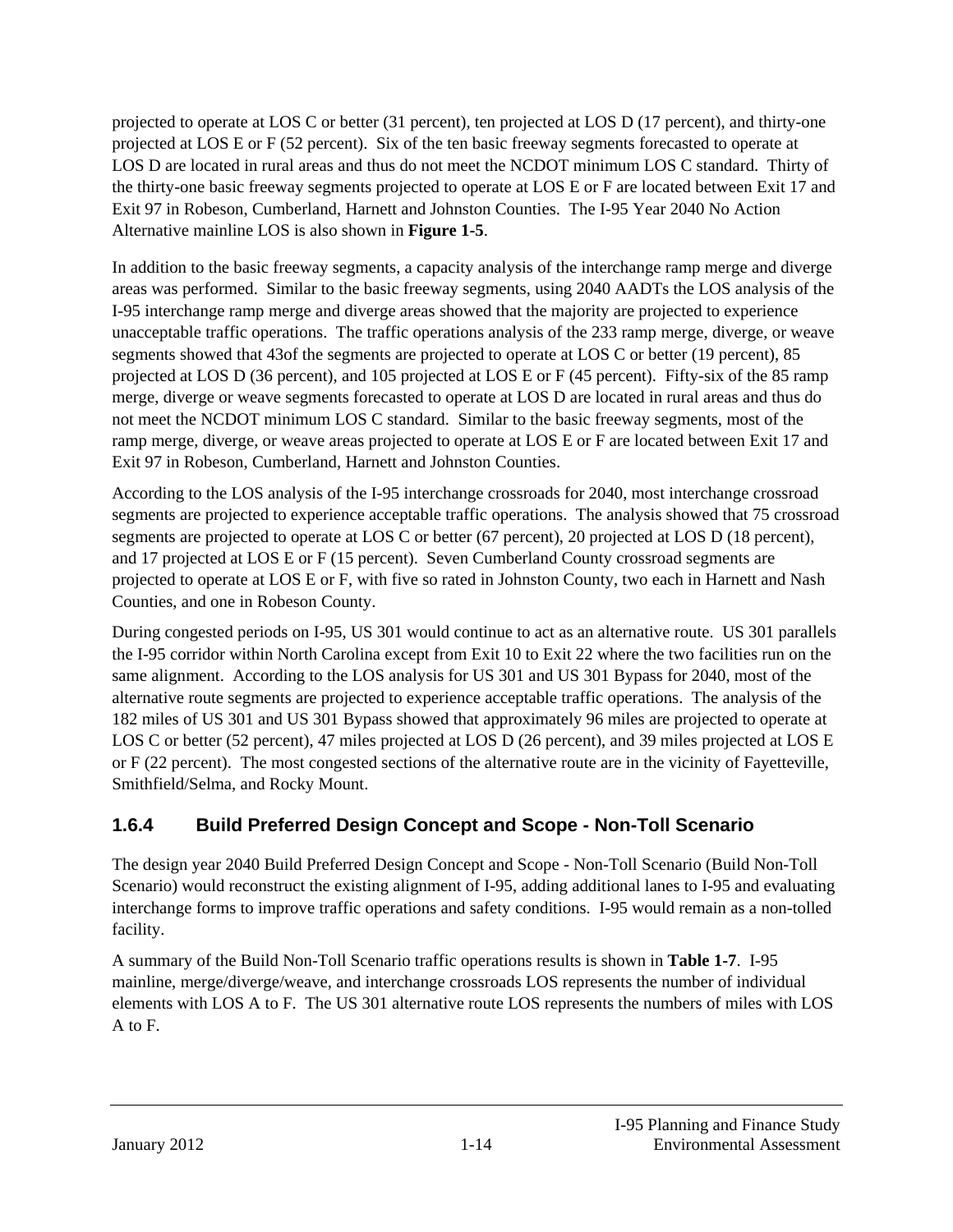| <b>Facility Type</b>                     | LOS A | LOS B | LOS C    | LOS D | <b>LOSE</b> | <b>LOSF</b> |
|------------------------------------------|-------|-------|----------|-------|-------------|-------------|
| I-95 Mainline                            |       | 24    | 33       |       |             |             |
|                                          | (0%)  | (40%) | (55%)    | (5%)  | (0%)        | (0%)        |
| I-95 Ramp Merge/Diverge/Weave            |       | 72    | 1241     | 26    |             |             |
|                                          | (4%)  | (31%) | (53%)    | (11%) | (0%)        | (1%)        |
| 1-95 Interchange Crossroads <sup>2</sup> | 31    | 28    | 23       | 19    |             |             |
|                                          | (28%) | (25%) | (21%)    | (17%) | (4%)        | (5%)        |
| US 301 Alternative Route (miles)         | 30    | 67    | 19       | 53    |             |             |
|                                          | (17%) | (37%) | $(10\%)$ | (29%) | (4%)        | (3%)        |

|  |  |  |  | Table 1-7: Year 2040 Build Non-Toll Traffic Operations |
|--|--|--|--|--------------------------------------------------------|
|  |  |  |  |                                                        |

Source: *Design Year Traffic Operations Technical Memorandum* (December 2011)

1. The conceptual design had one ramp segment, the SR 1815 (Wade Stedman Road) (Exit 61) northbound loop off-ramp, that was projected to operate at LOS E. A two-lane loop off-ramp would provide LOS D and meet the NCDOT minimum LOS standard. This modification to the design concept was evaluated and it was determined that it would not affect the project cost estimate nor required right-of-way. Therefore, it is considered to be included in the preferred design concept and scope. 2. One interchange crossroad segment (SR 2341) was not included in the traffic model. SR 2341 is dead end road that does not provide access to I-95 from any of the model loading points. In addition, negligible growth is anticipated on this link. Therefore, it was decided not to include SR 2341 in the model.

Based on the LOS analysis for the I-95 mainline using 2040 AADTs and an improved I-95, all of the basic freeway segments are projected to experience acceptable traffic operations. The traffic operations analysis of the 60 basic freeway segments showed that 57 of the segments are projected to operate at LOS C or better (95 percent), three projected at LOS D (5 percent), and none projected at LOS E or F. None of the three basic freeway segments forecasted to operate at LOS D are located in rural areas and thus all meet the NCDOT minimum LOS standard. The I-95 Build Non-Toll mainline LOS is shown in **Figure 1-6**.

In addition to the basic freeway segments, a capacity analysis of the interchange ramp merge and diverge areas was performed. Similar to the basic freeway segments, using 2040 AADTs, the LOS analysis of the I-95 interchange ramp merge and diverge areas showed that all but a few segments are projected to experience acceptable traffic operations. The traffic operations analysis of the 233 ramp merge, diverge, or weave segments showed that 204 of the segments are projected to operate at LOS C or better (88 percent), 26 projected at LOS D (11 percent), and three projected at LOS E or F (1 percent). None of the 26 ramp merge, diverge or weave segments forecasted to operate at LOS D are located in rural areas and thus meet the NCDOT minimum LOS standard.

The Highway Capacity Software (HCS) analysis showed that three I-95 loop on-ramp merge locations are projected to operate at LOS F due to the total traffic flow entering the ramp influence area exceeding its maximum desirable level. The three locations are the NC 53/210 (Exit 49) northbound loop on-ramp, I-295/US 13 (Exit 58) southbound loop on-ramp, and US 421 (Exit 73) southbound loop on-ramp. In each location the total freeway flow does not exceed the capacity of the downstream freeway segment. In this case, locally high densities are expected, but no queuing is anticipated on the freeway. The actual lane distribution of the entering vehicles is likely to consist of more vehicles in the outer lanes than is indicated by this analysis of the ramp influence area. Overall, the operation will remain stable, and LOS F is not expected to occur (HCM 2000, Page 25-8).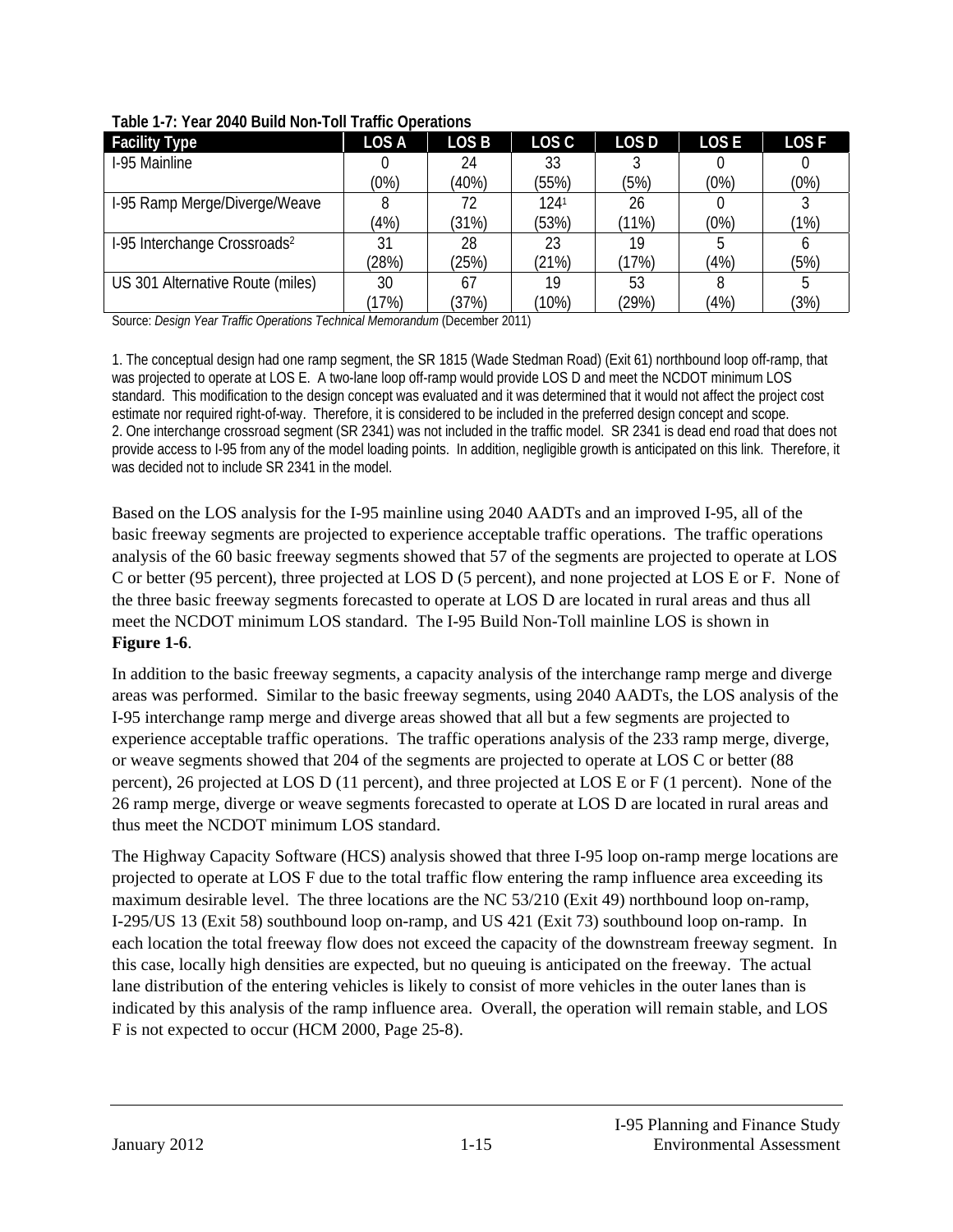According to LOS analysis of the I-95 interchange crossroads for design year 2040, most interchange crossroad segments are projected to experience acceptable traffic operations. The analysis showed that 82 crossroad segments are projected to operate at LOS C or better (73 percent), 19 projected at LOS D (17 percent), 11 projected at LOS E or F (10 percent). Four crossroad segments in each of Cumberland and Johnston Counties are projected to operate at LOS E or F, with two so rated in Nash County, and one in Robeson County.

As mentioned previously, US 301 would act as an alternative route to I-95 since it parallels the corridor within North Carolina except from Exit 10 to Exit 22 where the two facilities run on same alignment. According to the LOS analysis for US 301 and US 301 Bypass for year 2040, most of the alternative route segments are projected to experience acceptable traffic operations. The analysis of the 182 miles of US 301 and US 301 Bypass showed that approximately 116 miles are projected to operate at LOS C or better (64 percent), 53 miles projected at LOS D (29 percent), and 13 miles projected at LOS E or F (7 percent). The most congested sections of the alternative route are in the vicinity of Fayetteville, Smithfield/Selma, Wilson and Rocky Mount.

# **1.6.5 Build Preferred Design Concept and Scope - Toll Scenario**

The design year 2040 Build Preferred Design Concept and Scope – Toll Scenario (Build Toll Scenario) would reconstruct the existing alignment of I-95, adding additional lanes to I-95 and modifying interchange forms to improve traffic operations and safety conditions. I-95 would become a tolled facility as part of this alternative to provide funding for the improvements. The proposed tolling plan, described in **Chapter 2**, would implement all electronic tolling at toll zone locations with approximately 20 mile spacing and at select ramps. The Year 2040 Build Preferred Design Concept and Scope – Toll Scenario traffic was developed based on a model which assumes an improved I-95 and takes into account changes in traffic resulting from conversion to a toll facility. This model was used to develop revised traffic estimates for I-95 mainline, ramps, interchange crossroads, alternative route, and diversion routes.

Level of Service Evaluation. A summary of the year 2040 Build Preferred Design Concept and Scope – Toll Scenario traffic operations results is shown in **Table 1-8**. LOS for the I-95 mainline, merge/diverge/weave, and interchange crossroads represents number of individual elements with LOS A to F. The US 301 alternative route LOS represents the numbers of miles with LOS A to F.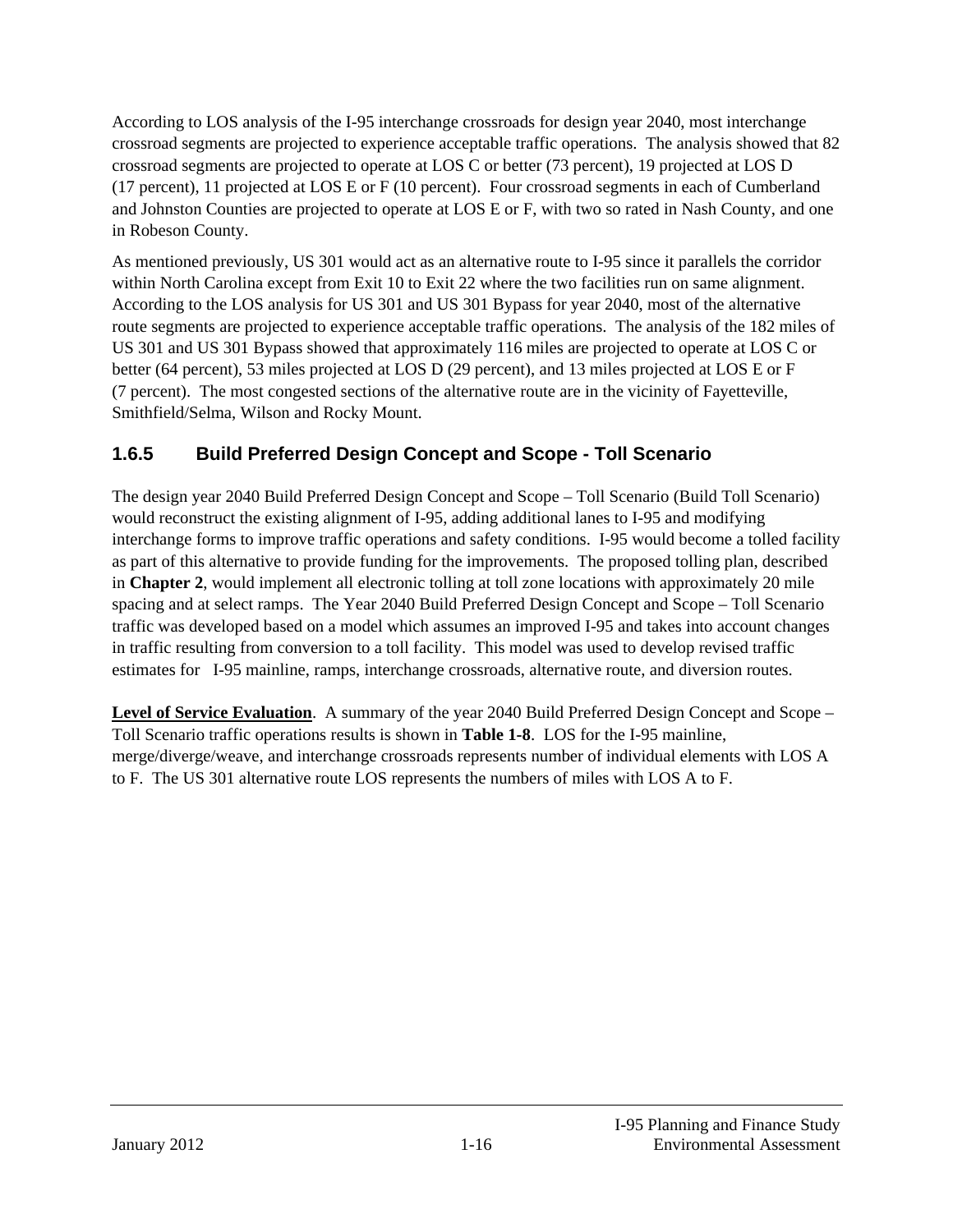| <b>Facility Type</b>                     | LOS A    | LOS <sub>B</sub> | LOS C | LOS D    | LOS E | LOS <sub>F</sub> |
|------------------------------------------|----------|------------------|-------|----------|-------|------------------|
| I-95 Mainline                            | 3        | 33               | 24    |          |       |                  |
|                                          | (5%)     | (55%)            | (40%) | $(0\%)$  | (0%)  | (0%)             |
|                                          | 24       | 130              | 711   | 5        |       |                  |
| I-95 Merge / Diverge / Weave             | $(10\%)$ | (56%)            | (31%) | (2%)     | (0%)  | (1%)             |
|                                          | 26       | 27               | 21    | 22       | Q     |                  |
| I-95 Interchange Crossroads <sup>2</sup> | (23%)    | (24%)            | (19%) | (20%     | (8%)  | (6%)             |
|                                          | 5        | 35               | 27    | 54       | 31    | 30               |
| US 301 Alternative Route (miles)         | (3%)     | (19%)            | (15%) | $(30\%)$ | (17%) | (16%)            |

#### **Table 1-8: Year 2040 Build Toll Traffic Operations**

Source: *Design Year Traffic Operations Technical Memorandum* (December 2011)

1. The conceptual design had one ramp segment, the SR 1815 (Wade Stedman Road) (Exit 61) northbound loop off-ramp, that was projected to operate at LOS F. A two-lane loop off-ramp would provide LOS D and meet the NCDOT minimum LOS standard. This modification to the design concept was evaluated and it was determined that it would not affect the project cost estimate nor required right-of-way. Therefore, it is considered to be included in the preferred design concept and scope. 2. One interchange crossroad segment (SR 2341) was not included in the traffic model. SR 2341 is dead end road that does not provide access to I-95 from any of the model loading points. In addition, negligible growth is anticipated on this link. Therefore, it was decided not to include SR 2341 in the model.

Based on the LOS analysis for the I-95 mainline using 2040 AADTs and an improved I-95 toll facility, all of the basic freeway segments are projected to experience acceptable traffic operations. The traffic operations analysis of the 60 basic freeway segments showed that all 60 of the segments are projected to operate at LOS C or better. The I-95 Build Toll mainline LOS is also shown in **Figure 1-7**.

In addition to the basic freeway segments, a capacity analysis of the interchange ramp merge and diverge areas was performed. Similar to the basic freeway segments, using 2040 AADTs the LOS analysis of the I-95 interchange ramp merge and diverge areas showed that all but a few segments are projected to experience good traffic operations. The traffic operations analysis of the 233 ramp merge, diverge, or weave segments showed that 225 of the segments are projected to operate at LOS C or better (97 percent), five projected at LOS D (2 percent), and three projected at LOS E or F (1 percent). None of the five ramp merge, diverge or weave segments forecasted to operate at LOS D are located in rural areas and thus these segments meet the NCDOT minimum LOS standard.

The HCS analysis showed three I-95 loop on-ramp merge locations are projected to operate at LOS F due to the total traffic flow entering the ramp influence area exceeding its maximum desirable level. The three locations are the NC 53/210 (Exit 49) northbound loop on-ramp, I-295 / US 13 (Exit 58) southbound loop on-ramp, and US 421 (Exit 73) southbound loop on-ramp. In each location the total freeway flow does not exceed the capacity of the downstream freeway segment. In this case, locally high densities are expected, but no queuing is expected on the freeway. The actual lane distribution of the entering vehicles is likely to consist of more vehicles in the outer lanes than is indicated by this analysis of the ramp influence area. Overall, the operation will remain stable, and LOS F is not expected to occur (HCM 2000, Page 25-8).

According to LOS analysis of the I-95 interchange crossroads for design year 2040, most interchange crossroad segments are projected to experience acceptable traffic operations. The analysis showed that 74 crossroad segments are projected to operate at LOS C or better (66 percent), 22 projected at LOS D (20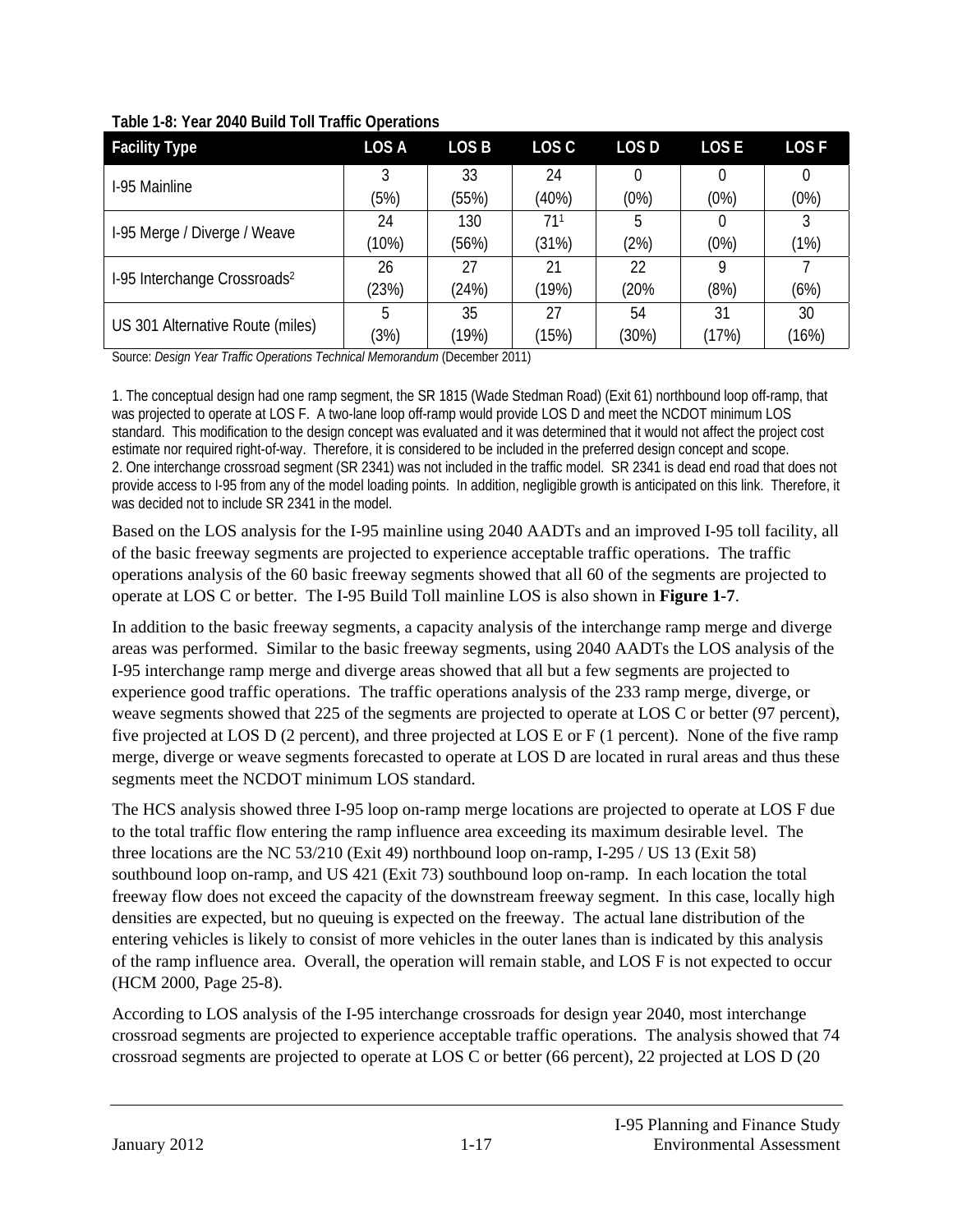percent), 16 projected at LOS E or F (14 percent). Five crossroad segments each in Cumberland and Johnston Counties are projected to operate at LOS E or F, with three so rated in Nash County, two in Harnett County and one in Robeson County.

As mentioned previously, US 301 may act as an alternative route to I-95 as it parallels the corridor within North Carolina except from Exit 10 to Exit 22 where the two facilities run on same alignment. According to the LOS analysis for US 301 and US 301 Bypass for year 2040, the majority of the alternative route segments are projected to experience good traffic operations. The analysis of the 182 miles of US 301 and US 301 Bypass showed that approximately 67 miles are projected to operate at LOS C or better (37 percent), 54 miles projected at LOS D (30 percent), and 61 miles projected at LOS E or F (33 percent). The most congested sections of the alternative route are in the vicinity of Fayetteville, Smithfield/Selma and Wilson.

# **1.6.6 Comparison of Anticipated Traffic Operating Conditions**

This section provides a comparison of the projected design year 2040 traffic operations between the No Action Alternative and the Build Toll and Build Non-Toll Scenarios.

**I-95/US 301 LOS Comparison.** A comparison of the aggregate levels of service on I-95 and US 301 for the No Action Alternative, Build Non-Toll Scenario, and Build Toll Scenario based on vehicle miles traveled (VMT) for the I-95 mainline and US 301 and US 301 Bypass alternative route is presented in **Exhibit 1-1**. For the No Action Alternative, 40 percent of the total VMT would operate under acceptable LOS conditions, which is considered LOS A to LOS D for US 301 and for I-95 LOS C or better in rural areas and LOS D or better in urban areas. In comparison, for the Build Non-Toll and Build Toll Scenarios, 97 percent and 89 percent, respectively, of the total VMT would operate under acceptable LOS conditions.



**Exhibit 1-1: Comparison of Vehicle Miles Traveled by LOS** 

Source: *Design Year Traffic Operations Technical Memorandum* (December 2011)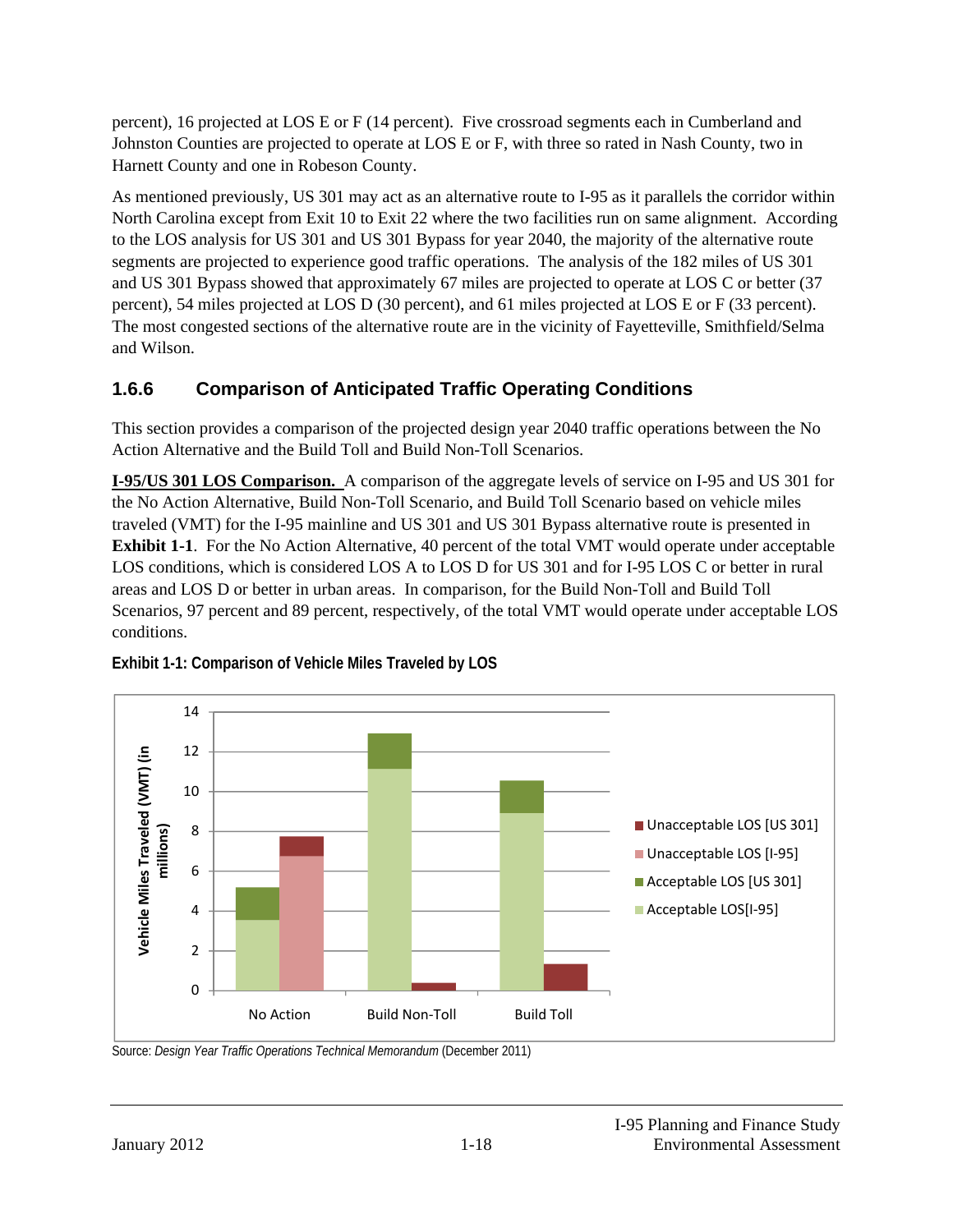Toll Zone Diversion Route Analysis. Tolling of I-95 would likely lead some traffic to divert in order to avoid paying a toll. The impact of this diversion was evaluated using a cutline diversion route analysis. The cutline diversion route analysis was performed at each of the nine mainline toll zone locations that define the tolling scheme as described in **Chapter 2**, since traffic projections indicate that diversion would be the highest at these locations. The analysis included all parallel routes to I-95 that are likely to carry traffic diverted from I-95. To conduct the analysis, a perpendicular line (or cutline) was drawn at each toll zone location. The traffic volumes projected at the locations where the cutline crossed parallel routes were analyzed to calculate LOS at those parallel route locations. The 2040 No Action Alternative, Build Non-Toll Scenario, and Build Toll Scenario were evaluated for each location identified along a cutline.

The traffic operations analysis results presented in Exhibit 1-2 show the composite roadway segment LOS where the cutline crosses the diversion routes for the No Action Alternative, Build Non-Toll Scenario and Build Toll Scenario. For the diversion route analysis, LOS A to LOS D is considered acceptable and LOS E or LOS F is considered unacceptable.





Source: *Design Year Traffic Operations Technical Memorandum* (December 2011)

The year 2040 No Action alternative LOS analysis of the diversion routes shows that composite operations along diversion routes crossed by most of the cutlines are projected to experience acceptable traffic flow with no tolls in place on I-95 and no improvements to I-95. The analysis shows that of th total diversion route segments analyzed, 27 segments are projected to operate at LOS C or better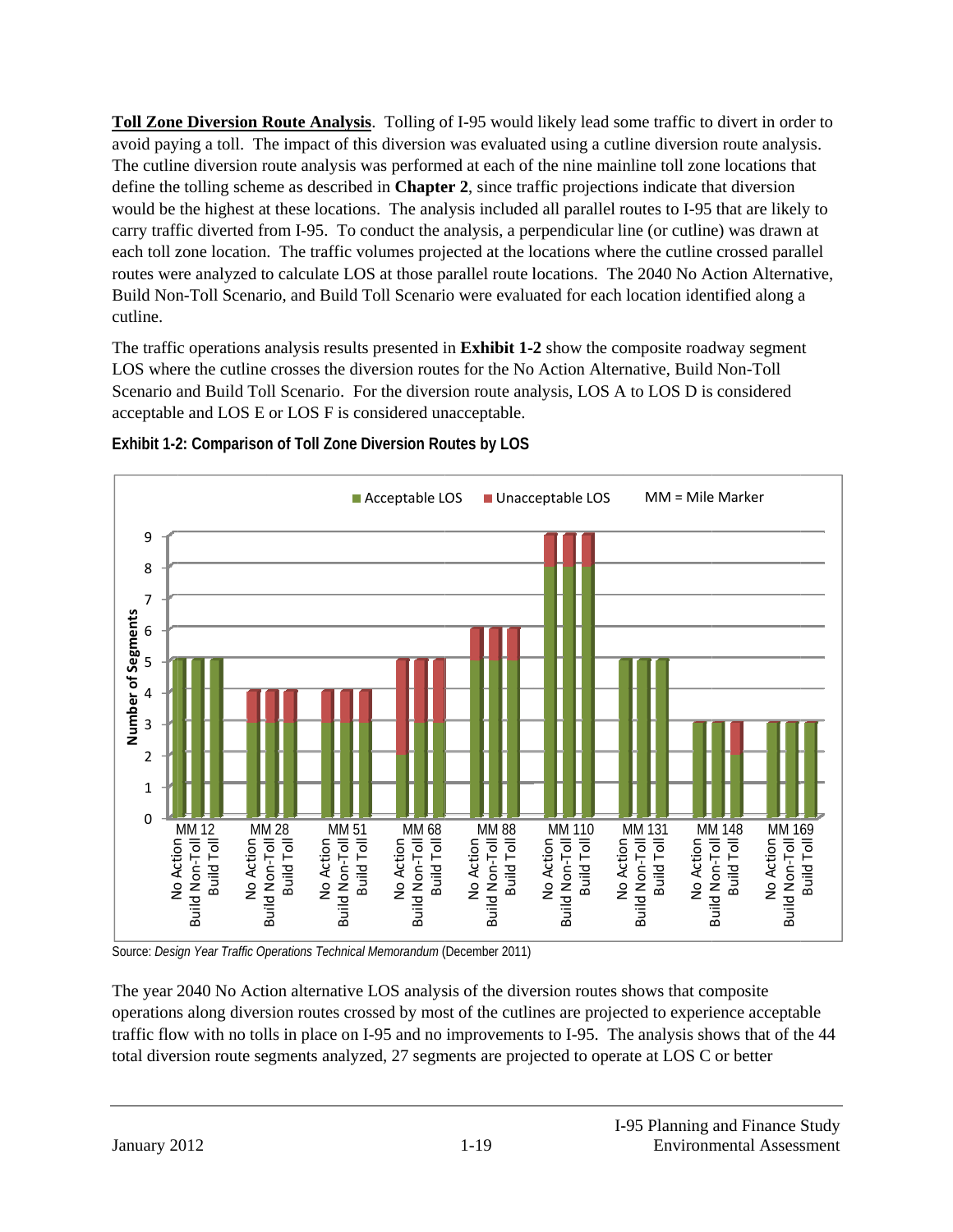(61 percent), ten are projected to operate at LOS D (23 percent), and seven are projected to operate at LOS E or F (16 percent). Three diversion route segments associated with the toll zone at mile marker 68 are projected to operate at LOS E or F, with other single segments also operating at LOS E or F at mile markers 28, 51, 88 and 110.

The year 2040 Build Non-Toll alternative LOS analysis of the diversion routes shows that composite operations along diversion routes crossed by most of the cutlines are projected to experience acceptable traffic flow with no tolls in place on I-95. The analysis shows that of the 44 total diversion route segments analyzed, 34 segments are projected to operate at LOS C or better (78 percent), four are projected to operate at LOS D (9 percent), and six are projected to operate at LOS E or F (13 percent). Two diversion route segments associated with the toll zone at mile marker 68 are projected to operate at LOS E or F, with other single segments also operating at LOS E or F at mile markers 28, 51, 88 and 110. As compared to the No Action Alternative, the Build Non-Toll Alternative has one less diversion route segment projected to operate at LOS E or F.

The year 2040 Build Toll alternative LOS analysis of the diversion routes shows that most are projected to experience acceptable traffic flow. The analysis shows that of the 44 total diversion route segments analyzed, 25 diversion route segments are projected to operate at LOS C or better (57 percent), 12 projected to operate at LOS D (27 percent), and seven projected to operate at LOS E or F (16 percent). Two diversion route segments associated with the toll zone at mile marker 68 are projected to operate at LOS E or F, with other single segments also operating at LOS E or F at mile markers 28, 51, 88, 110 and 148. As compared to the No Action Alternative, the Build Toll Alternative has the same number of diversion route segments projected to operate at LOS E or F.

### **1.7 CAPITAL COST ESTIMATE FOR THE REFINED PREFERRED DESIGN CONCEPT AND SCOPE**

In this section, a capital cost estimate for the refined preferred design concept and scope – Toll and Non-Toll Scenarios is presented. The construction cost estimation methodology is detailed in the *Cost Estimating Methodology Tech Memo* (March 2010), incorporated by reference.

The total capital cost of the refined preferred design concept and scope is estimated to be approximately \$4.4 billion. The cost estimate includes preliminary engineering, construction, utility relocation, right of way, construction engineering and toll equipment costs. The capital cost estimate summary is presented in **Table 1-9** and the detailed estimate is documented in **Appendix C**.